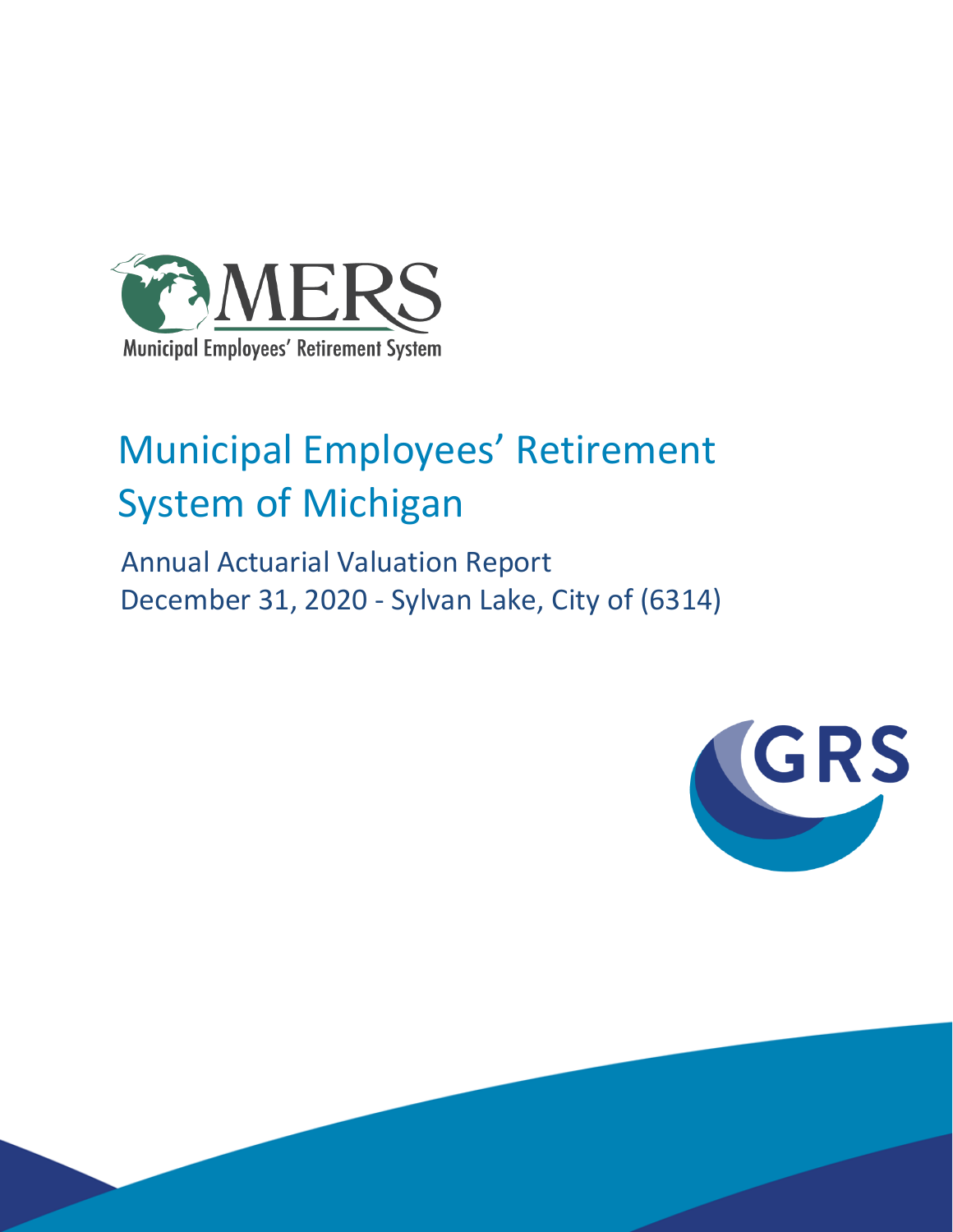

Spring, 2021

Sylvan Lake, City of

In care of: Municipal Employees' Retirement System of Michigan 1134 Municipal Way Lansing, Michigan 48917

This report presents the results of the Annual Actuarial Valuation, prepared for Sylvan Lake, City of (6314) as of December 31, 2020. The report includes the determination of liabilities and contribution rates resulting from the participation in the Municipal Employees' Retirement System of Michigan ("MERS"). This report contains the minimum actuarially determined contribution requirement, in alignment with the MERS Plan Document, Actuarial Policy, the Michigan Constitution, and governing statutes. Sylvan Lake, City of is responsible for the employer contributions needed to provide MERS benefits for its employees and former employees.

The purposes of this valuation are to:

- Measure funding progress as of December 31, 2020,
- Establish contribution requirements for the fiscal year beginning July 1, 2022,
- Provide information regarding the identification and assessment of risk,
- Provide actuarial information in connection with applicable Governmental Accounting Standards Board (GASB) statements, and
- Provide information to assist the local unit of government with state reporting requirements.

This valuation assumed the continuing ability of the plan sponsor to make the contributions necessary to fund this plan. A determination regarding whether or not the plan sponsor is actually able to do so is outside our scope of expertise and was not performed.

The findings in this report are based on data and other information through December 31, 2020. The valuation was based upon information furnished by MERS concerning Retirement System benefits, financial transactions, plan provisions and active members, terminated members, retirees and beneficiaries. We checked for internal reasonability and year-to-year consistency, but did not audit the data. We are not responsible for the accuracy or completeness of the information provided by MERS.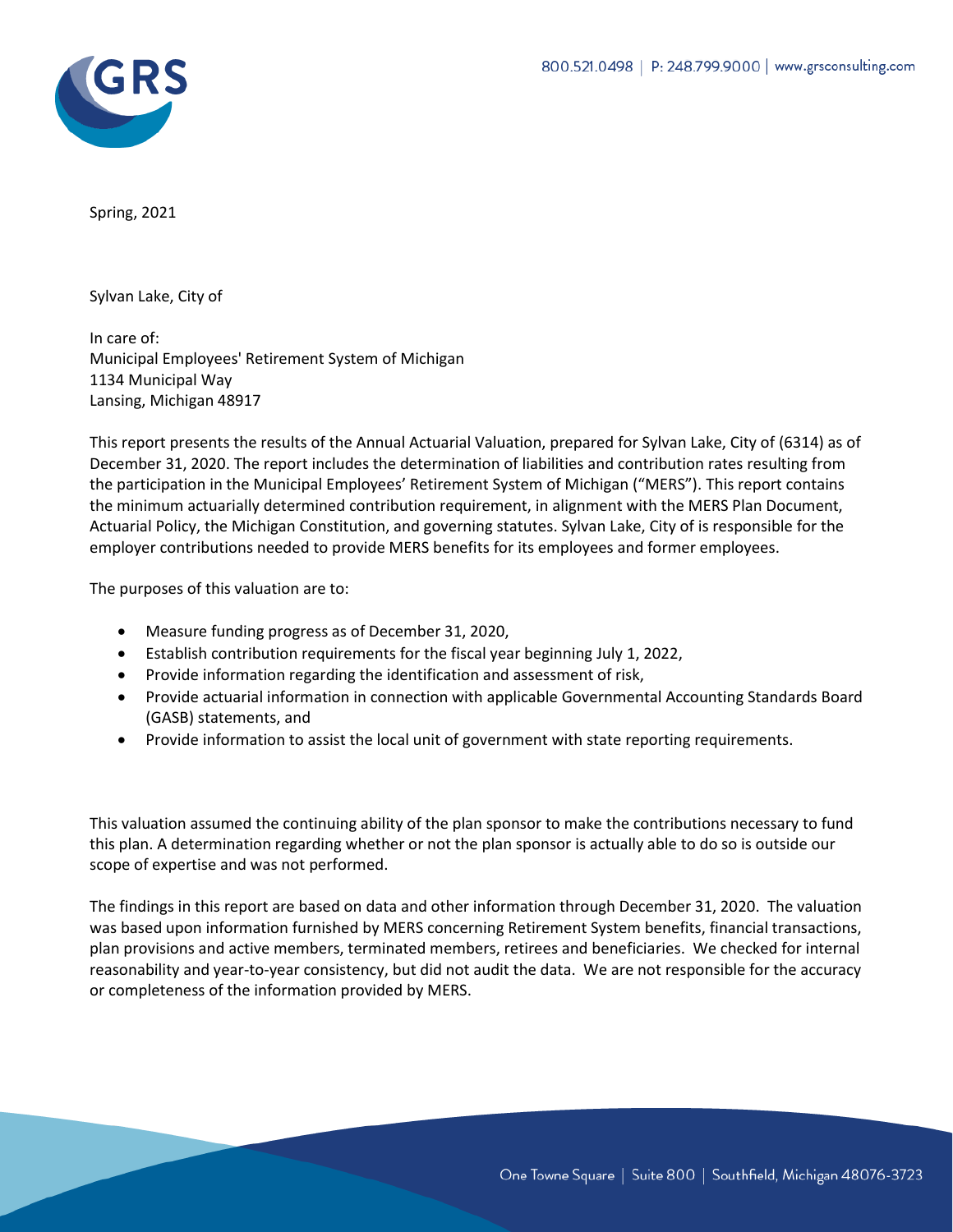Sylvan Lake, City of Spring, 2021 Page 2

The Municipal Employees' Retirement Act, PA 427 of 1984 and the MERS' Plan Document Article VI sec. 71 (1)(d), provides the MERS Board with the authority to set actuarial assumptions and methods after consultation with the actuary. As the fiduciary of the plan, MERS Retirement Board sets certain assumptions for funding and GASB purposes. These assumptions are checked regularly through a comprehensive study, called an Experience Study. Studies were completed in 2018 and 2020, and are the basis of the economic and demographic assumptions and methods currently in place. Updated economic assumptions were adopted by the MERS Retirement Board at the February 28, 2019 board meeting and were effective with the December 31, 2019 annual actuarial valuation. **At the February 27, 2020 board meeting, the MERS Retirement Board adopted demographic assumptions effective with the December 31, 2020 annual actuarial valuation, which will impact contributions beginning in 2022.**

The Michigan Department of Treasury provides required assumptions to be used for purposes of Public Act 202 reporting. These assumptions are for reporting purposes only and do not impact required contributions. Please refer to the State Reporting page found at the end of this report for information for this filing.

For a full list of all the assumptions used, please refer to the division-specific assumptions described in table(s) in this report, and to the Appendix on the MERS website at: http://www.mersofmich.com/Portals/0/Assets/Resources/AAV-Appendix/MERS-2020AnnualActuarialValuation-Appendix.pdf

**The actuarial assumptions used for this valuation, including the assumed rate of investment return, are reasonable for purposes of the measurement.**

**This report reflects the impact of COVID-19 experience through December 31, 2020. It does not reflect the ongoing impact of COVID-19, which is likely to influence demographic and economic experience, at least in the short-term. We will continue to monitor these developments and their impact on the MERS Defined Benefit and Hybrid plans. Actual future experience will be reflected in each subsequent annual valuation, as experience emerges.**

This report has been prepared by actuaries who have substantial experience valuing public employee retirement systems. To the best of our knowledge the information contained in this report is accurate and fairly presents the actuarial position of Sylvan Lake, City of as of the valuation date. All calculations have been made in conformity with generally accepted actuarial principles and practices, with the Actuarial Standards of Practice issued by the Actuarial Standards Board, and with applicable statutes.

David T. Kausch, Rebecca L. Stouffer, and Mark Buis are members of the American Academy of Actuaries. These actuaries meet the Academy's Qualification Standards to render the actuarial opinions contained herein. The signing actuaries are independent of the plan sponsor. GRS maintains independent consulting agreements with certain local units of government for services unrelated to the actuarial consulting services provided in this report.

The Retirement Board of the Municipal Employees' Retirement System of Michigan confirms that the System provides for payment of the required employer contribution as described in Section 20m of Act No. 314 of 1965 (MCL 38.1140m).

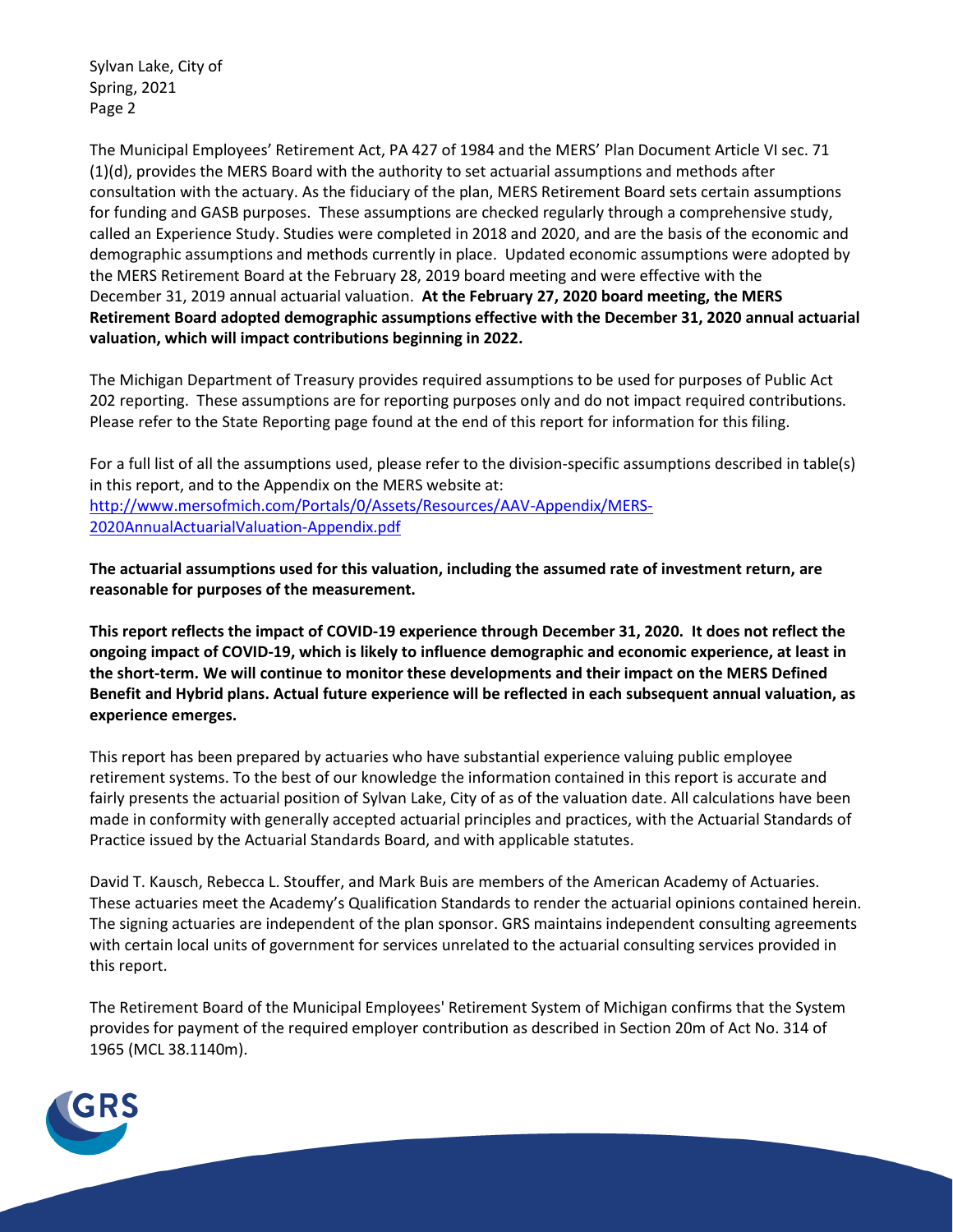Sylvan Lake, City of Spring, 2021 Page 3

This information is purely actuarial in nature. It is not intended to serve as a substitute for legal, accounting or investment advice.

This report was prepared at the request of the MERS Retirement Board and may be provided only in its entirety by the municipality to other interested parties (MERS customarily provides the full report on request to associated third parties such as the auditor for the municipality). GRS is not responsible for the consequences of any unauthorized use. This report should not be relied on for any purpose other than the purposes described herein. Determinations of financial results, associated with the benefits described in this report, for purposes other than those identified above may be significantly different.

If you have reason to believe that the plan provisions are incorrectly described, that important plan provisions relevant to this valuation are not described, that conditions have changed since the calculations were made, that the information provided in this report is inaccurate or is in anyway incomplete, or if you need further information in order to make an informed decision on the subject matter in this report, please contact your Regional Manager at 1.800.767.MERS (6377).

Sincerely,

David Tofausch

David T. Kausch, FSA, FCA, EA, MAAA

Rebecca J. Stough

Rebecca L. Stouffer, ASA, FCA, MAAA

Mark Buis, FSA, FCA, EA, MAAA

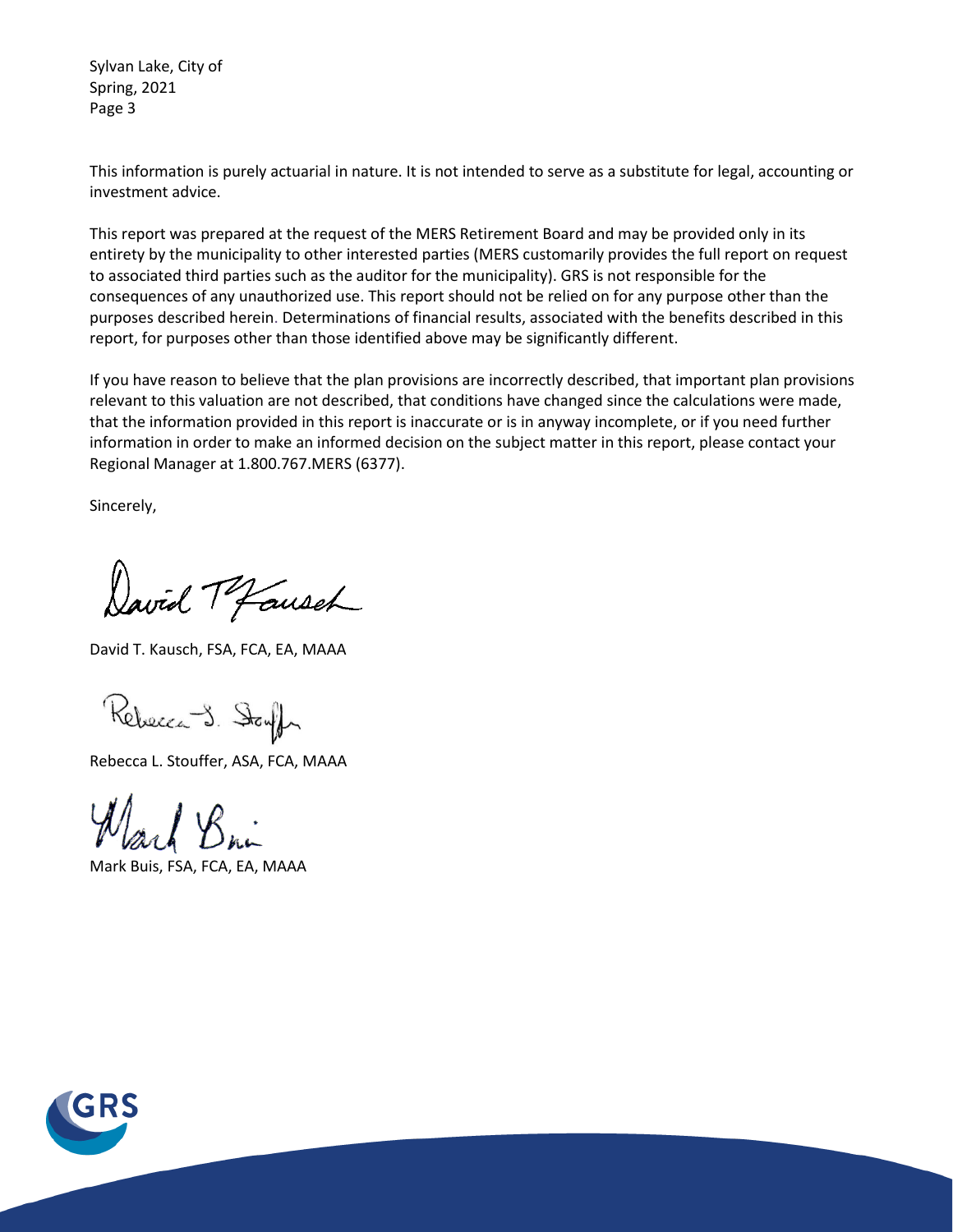# **Table of Contents**

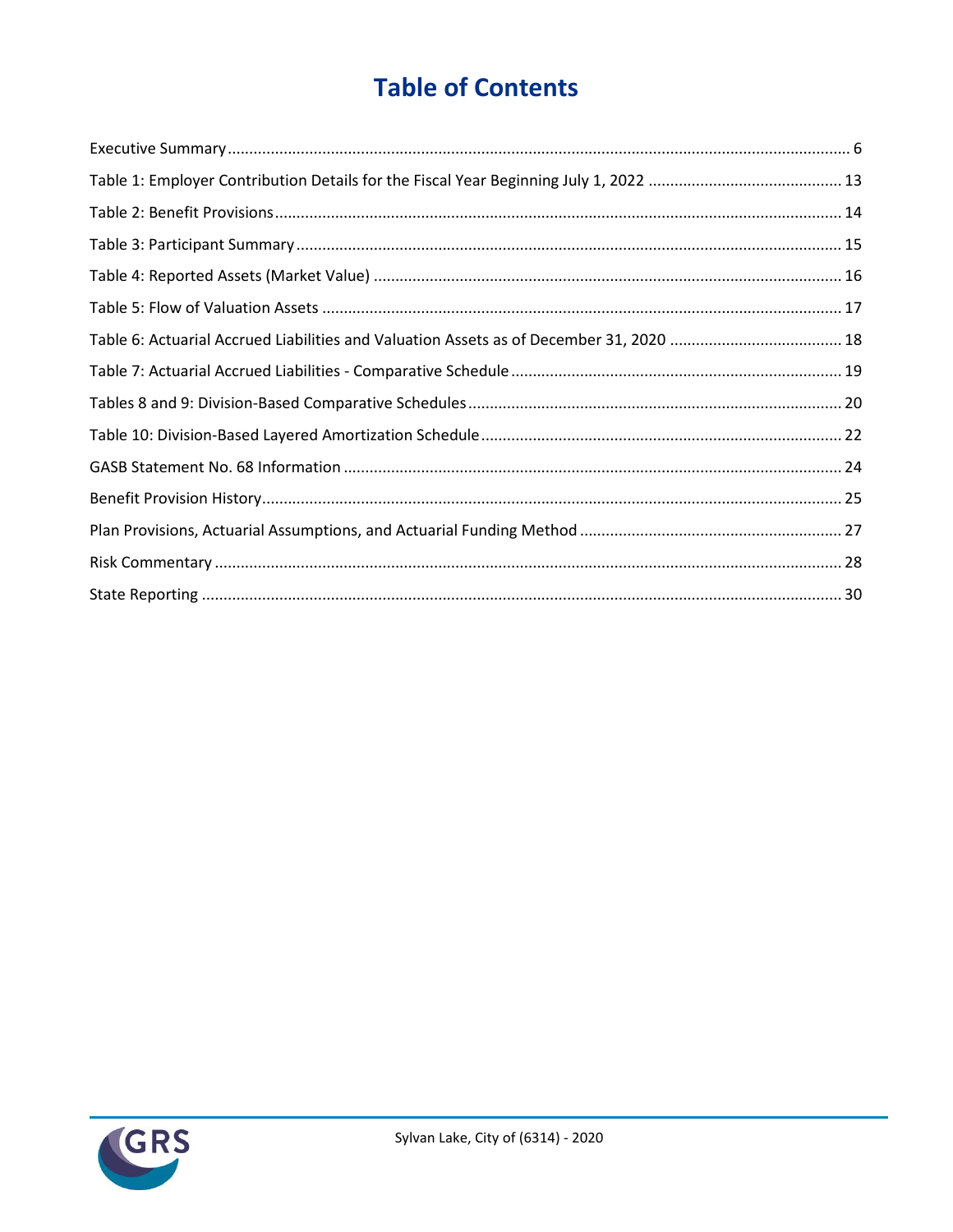## **Executive Summary**

### **Funded Ratio**

The funded ratio of a plan is the percentage of the dollar value of the actuarial accrued liability that is covered by the actuarial value of assets. While funding ratio may be a useful plan measurement, understanding a plan's funding trend may be more important than a particular point in time. Refer to Table 7 to find a history of this information.

|               | 12/31/2020 | 12/31/2019 |
|---------------|------------|------------|
| Funded Ratio* | <b>95%</b> | 86%        |

\* Reflects assets from Surplus divisions, if any.

Throughout this report are references to valuation results generated prior to the 2018 valuation date. Results prior to 2018 were received directly from the prior actuary or extracted from the previous valuation system by MERS's technology service provider.

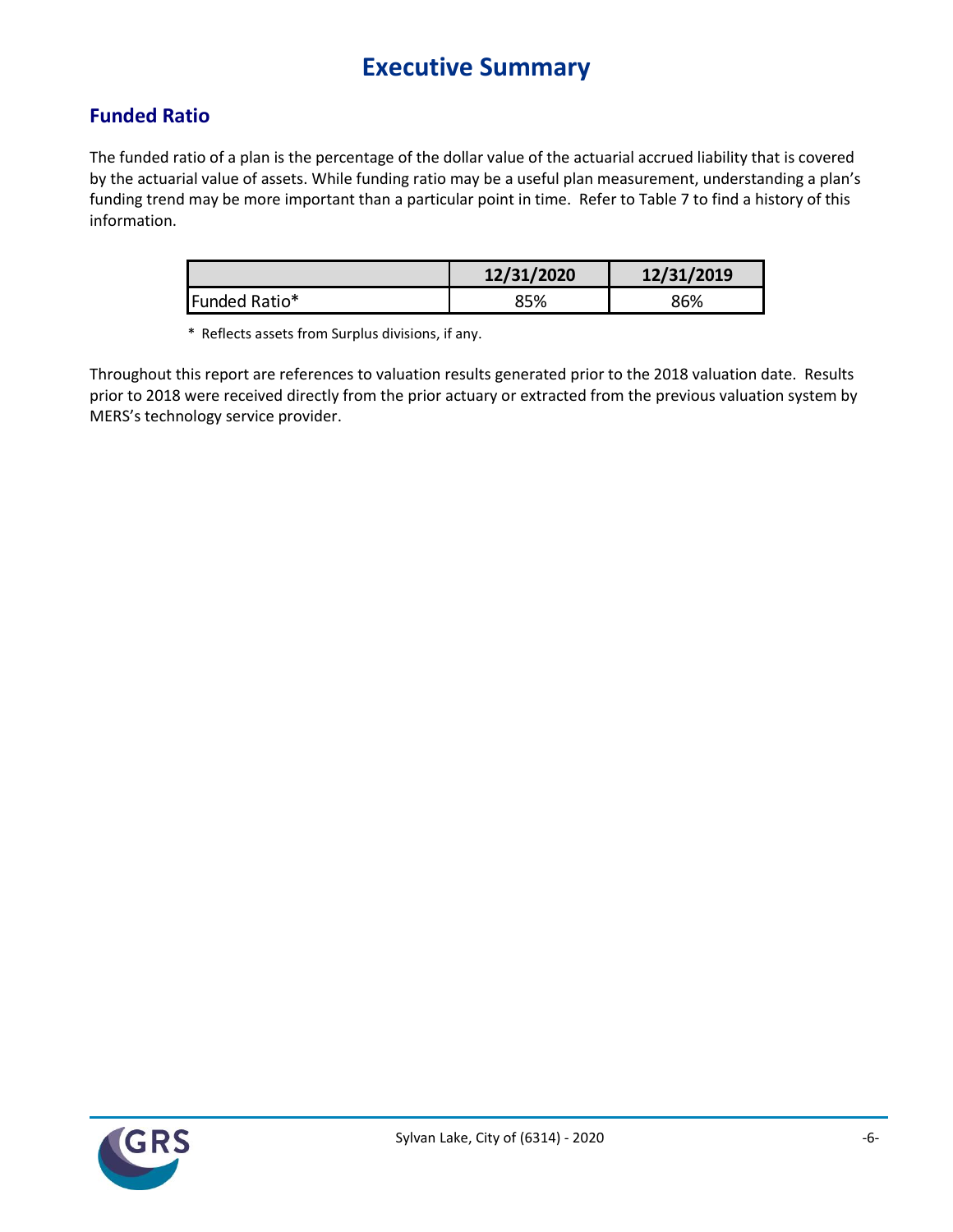### **Required Employer Contributions**

Your required employer contributions are shown in the following table. Employee contributions, if any, are in addition to the employer contributions.

Effective for the December 31, 2020 valuation, the MERS Retirement Board has adopted updated demographic assumptions. Changes to these assumptions are effective for contributions beginning in 2022. Effective with the 2019 valuation, the MERS Retirement Board adopted updated economic assumptions. The combined impact of these assumption changes may be phased in. This valuation reflects the second year of phase-in for the economic assumption update and the first year of phase-in for the demographic assumption update. The remaining combined phase-in period is four years for all assumption changes.

By default, MERS will invoice you based on the amount in the "No Phase-in" columns. This amount will be considered the minimum required contribution unless you request to be billed the "Phase-in" rates. If you wish to be billed using the phased-in rates, please contact MERS, at which point the alternate minimum required contribution will be the amount in the "Phase-in" columns.

|                                       |            |             | <b>Percentage of Payroll</b> | Monthly \$ Based on Projected Payroll |             |                       |                       |             |  |  |  |
|---------------------------------------|------------|-------------|------------------------------|---------------------------------------|-------------|-----------------------|-----------------------|-------------|--|--|--|
|                                       | Phase-in   | No Phase-in | Phase-in                     | No Phase-in                           | Phase-in    | No Phase-in           | Phase-in              | No Phase-in |  |  |  |
| <b>Valuation Date:</b>                | 12/31/2020 | 12/31/2020  | 12/31/2019                   | 12/31/2019                            | 12/31/2020  | 12/31/2020            | 12/31/2019            | 12/31/2019  |  |  |  |
|                                       | July 1,    | July 1,     | July 1,                      | July 1,                               | July 1,     | July 1,               | July 1,               | July 1,     |  |  |  |
| <b>Fiscal Year Beginning:</b>         | 2022       | 2022        | 2021                         | 2021                                  | 2022        | 2022                  | 2021                  | 2021        |  |  |  |
| <b>Division</b>                       |            |             |                              |                                       |             |                       |                       |             |  |  |  |
| 01 - NonUnion                         |            |             |                              |                                       | 565         | 802<br>S              | 671                   | 836<br>Ŝ    |  |  |  |
| 02 - Benefit Agrmnts prior 12/1/08    |            |             |                              |                                       | 3.479       | 4,403                 | 2,799                 | 3,243       |  |  |  |
| <b>Total Municipality -</b>           |            |             |                              |                                       |             |                       |                       |             |  |  |  |
| <b>Estimated Monthly Contribution</b> |            |             |                              |                                       | 4.044       | $5,205$ $\frac{1}{2}$ | $3,470$ $\frac{1}{5}$ | 4,079       |  |  |  |
| <b>Total Municipality -</b>           |            |             |                              |                                       |             |                       |                       |             |  |  |  |
| <b>Estimated Annual Contribution</b>  |            |             |                              |                                       | $48,528$ \$ | 62,460                | $41,640$   \$         | 48,948      |  |  |  |

Employee contribution rates:

|                                    | <b>Employee Contribution Rate</b> |               |  |  |  |  |
|------------------------------------|-----------------------------------|---------------|--|--|--|--|
| <b>Valuation Date:</b>             | 12/31/2020                        | 12/31/2019    |  |  |  |  |
| <b>Division</b>                    |                                   |               |  |  |  |  |
| 01 - NonUnion                      | 5.00%                             | 5.00%         |  |  |  |  |
| 02 - Benefit Agrmnts prior 12/1/08 | $3\% < 5\% >$                     | $3\% < 5\% >$ |  |  |  |  |

The employer may contribute more than the minimum required contributions, as these additional contributions will earn investment income and may result in lower future contribution requirements. Employers making contributions in excess of the minimum requirements may elect to apply the excess contribution immediately to a particular division, or segregate the excess into one or more of what MERS calls "Surplus" divisions. An election in the first case would immediately reduce any unfunded accrued liability and lower the amortization payments throughout the remaining amortization period. An election to set up Surplus divisions would not immediately lower future contributions, however the assets from the Surplus division could be transferred to an unfunded division in the future to reduce the unfunded liability in future years, or to be used to pay all or a portion of the minimum required contribution in a future year. For purposes of this report, the assets in any Surplus division have been included in the municipality's total assets, unfunded accrued liability and funded status, however, these assets are not used in calculating the minimum required contribution.

**MERS strongly encourages employers to contribute more than the minimum contribution shown above.**

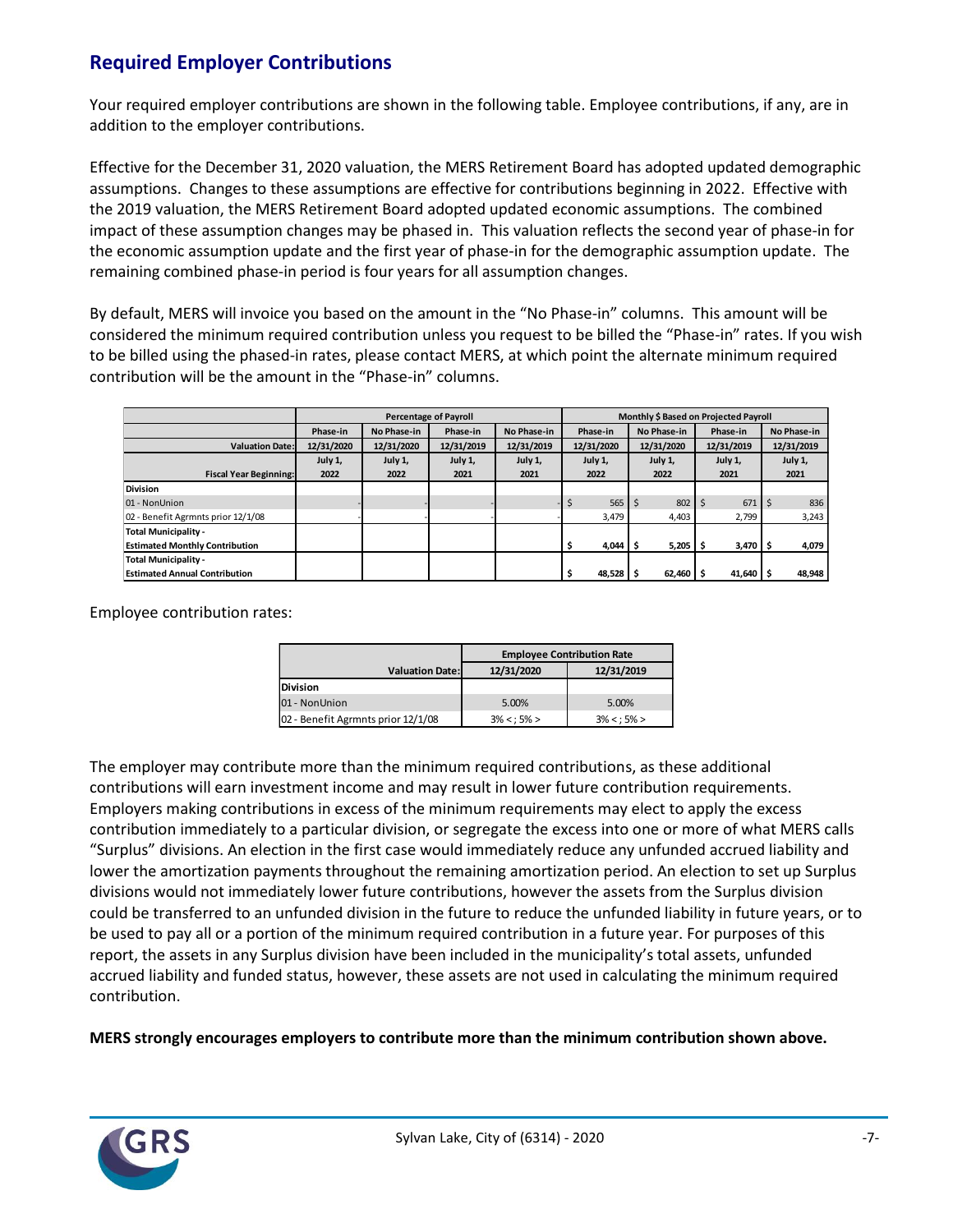Assuming that experience of the plan meets actuarial assumptions:

● To accelerate to a 100% funding ratio in 10 years, estimated monthly employer contributions for the fiscal year beginning in 2022 for the entire employer would be \$7,151, instead of \$5,205.

#### **How and Why Do These Numbers Change?**

In a defined benefit plan, contributions vary from one annual actuarial valuation to the next as a result of the following:

- Changes in benefit provisions (see Table 2),
- Changes in actuarial assumptions and methods (see the Appendix), and
- Experience of the plan (investment experience and demographic experience); this is the difference between actual experience of the plan and the actuarial assumptions.

These impacts are reflected in various tables in the report. For more information, please contact your Regional Manager.

### **Comments on Investment Rate of Return Assumption**

A defined benefit plan is funded by employer contributions, participant contributions, and investment earnings. Investment earnings have historically provided a significant portion of the funding. The larger the share of benefits being provided from investment returns, the smaller the required contributions, and vice versa. Determining the contributions required to prefund the promised retirement benefits requires an assumption of what investment earnings are expected to add to the fund over a long period of time. This is called the **Investment Return Assumption**.

The MERS Investment Return Assumption is **7.35%** per year. This, along with all of our other actuarial assumptions, is reviewed at least every five years in an Experience Study that compares the assumptions used against actual experience and recommends adjustments if necessary. If your municipality would like to explore contributions at lower assumed investment return assumptions, please review the "what if" projection scenarios later in this report.

### **Assumption Change in 2020**

A 5-year experience study analyzing historical experience from 2013 through 2018 was completed in February 2020. In addition to changes to the economic assumptions which took effect with the fiscal year 2021 contribution rates, the experience study recommended updated demographic assumptions, including adjustments to the following actuarial assumptions: mortality, retirement, disability, and termination rates. Changes to the demographic assumptions resulting from the experience study have been approved by the MERS Retirement Board and are effective beginning with the December 31, 2020 actuarial valuation, first impacting 2022 contributions. A complete description of the assumptions may be found in the Appendix to the valuation.

### **Comments on Asset Smoothing**

To avoid dramatic spikes and dips in annual contribution requirements due to short term fluctuations in asset markets, MERS applies a technique called **asset smoothing**. This spreads out each year's investment gains or losses over the prior year and the following four years. This smoothing method is used to determine your actuarial value of assets (valuation assets), which is then used to determine both your funded ratio and your

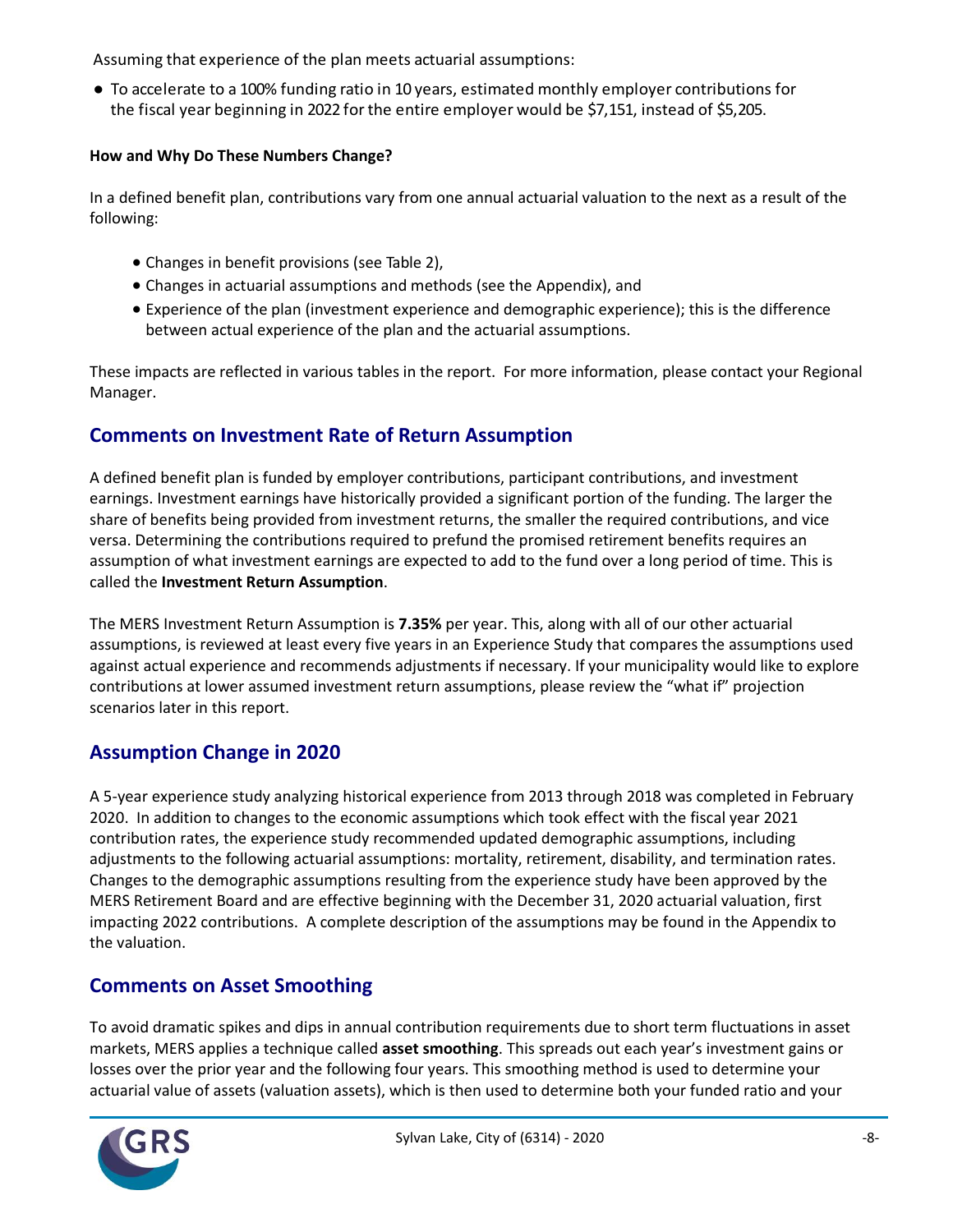required contributions. **The (smoothed) actuarial rate of return for 2020 was 8.17%, while the actual market rate of return was 12.70%.** To see historical details of the market rate of return, compared to the smoothed actuarial rate of return, refer to this report's Appendix, or view the "How Smoothing Works" video on the Defined Benefit resource page of the MERS website.

As of December 31, 2020, the actuarial value of assets is 97% of market value due to asset smoothing. This means that the rate of return on the actuarial value of assets should exceed the actuarial assumption in the next few years provided that the annual market returns exceed the 7.35% investment return assumption. When all assumptions are met, contribution rates are expected to stay approximately level as a percent of payroll (dollar amounts are expected to increase with wage inflation of 3.0% each year).

If the December 31, 2020 valuation results were based on market value instead of actuarial value:

- The funded percent of your entire municipality would be 87% (instead of 85%); and
- Your total employer contribution requirement for the fiscal year starting July 1, 2022 would be \$54,084 (instead of \$62,460).

### **Alternate Scenarios to Estimate the Potential Volatility of Results ("What If Scenarios")**

The calculations in this report are based on assumptions about long-term economic and demographic behavior. These assumptions will never materialize in a given year, except by coincidence. Therefore, the results will vary from one year to the next. The volatility of the results depends upon the characteristics of the plan. For example:

- Open divisions that have substantial assets compared to their active employee payroll will have more volatile employer contribution rates due to investment return fluctuations.
- Open divisions that have substantial accrued liability compared to their active employee payroll will have more volatile employer contribution rates due to demographic experience fluctuations.
- Small divisions will have more volatile contribution patterns than larger divisions because statistical fluctuations are relatively larger among small populations.
- Shorter amortization periods result in more volatile contribution patterns.

Many assumptions are important in determining the required employer contributions. In the following table, we show the impact of varying the Investment Return assumption. Lower investment returns would result in higher required employer contributions, and vice-versa. The three economic scenarios below provide a quantitative risk assessment for the impact of investment returns on the plan's future financial condition for funding purposes.

The relative impact of the economic scenarios below will vary from year to year, as the participant demographics change. The impact of each scenario should be analyzed for a given year, not from year to year. The results in the table are based on the December 31, 2020 valuation, and are for the municipality in total, not by division. These results do not reflect a phase-in of the impact of the new actuarial assumptions.

It is important to note that calculations in this report are mathematical estimates based upon assumptions regarding future events, which may or may not materialize. Actuarial calculations can and do vary from one valuation to the next, sometimes significantly depending on the group's size. Projections are not predictions. Future valuations will be based on actual future experience.

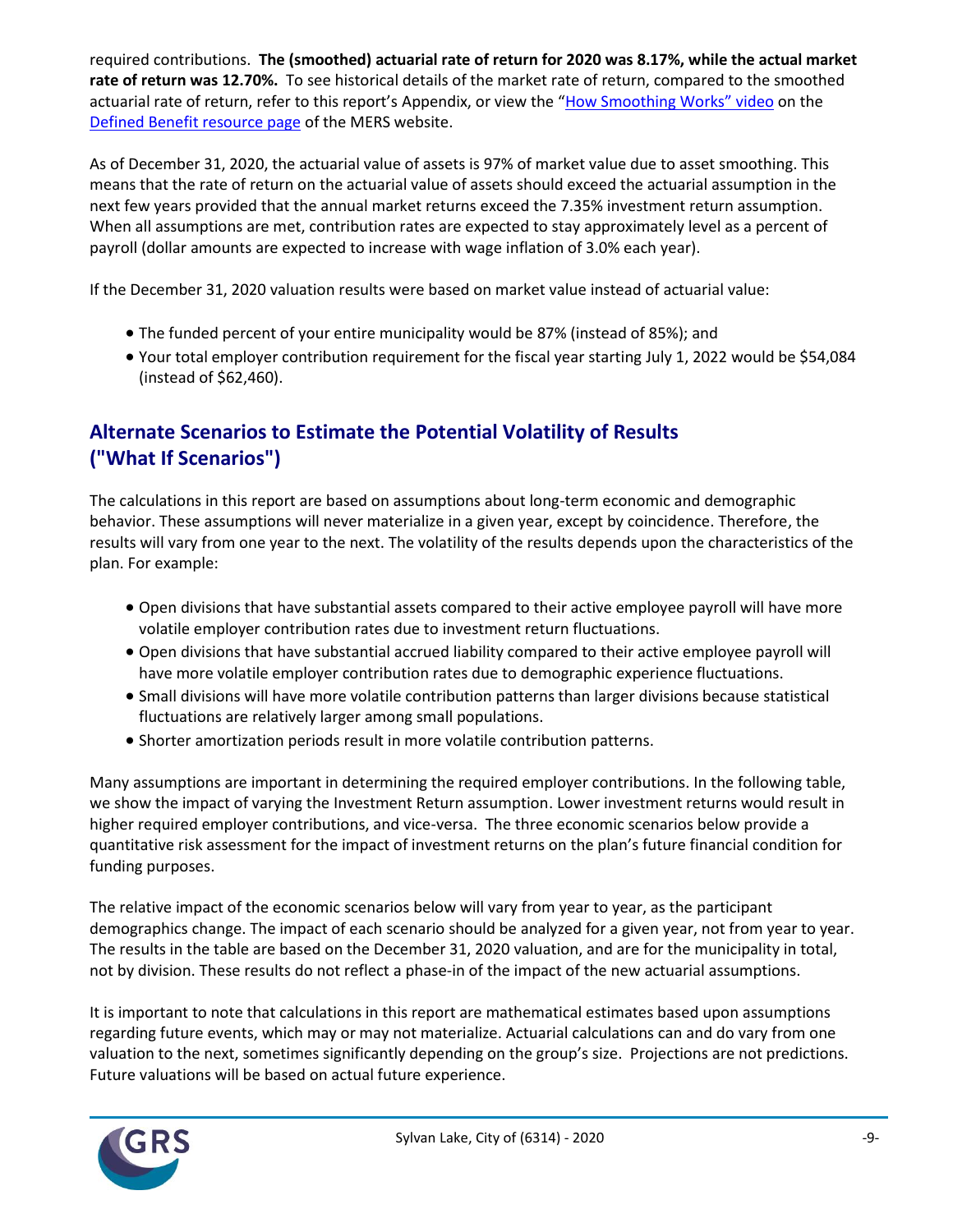|                                          | <b>Lower Future</b> |                       |    | <b>Lower Future</b>   |    | <b>Valuation</b>   |
|------------------------------------------|---------------------|-----------------------|----|-----------------------|----|--------------------|
| 12/31/2020 Valuation Results             |                     | <b>Annual Returns</b> |    | <b>Annual Returns</b> |    | <b>Assumptions</b> |
| <b>Investment Return Assumption</b>      |                     | 5.35%                 |    | 6.35%                 |    | 7.35%              |
| <b>Accrued Liability</b>                 | \$                  | 4,404,891             | -S | 3,956,223             | \$ | 3,577,263          |
| Valuation Assets <sup>1</sup>            | \$                  | 3,027,281             |    | 3,027,281             | S  | 3,027,281          |
| <b>Unfunded Accrued Liability</b>        | \$                  | 1,377,610             |    | 928,942               | \$ | 549,982            |
| <b>Funded Ratio</b>                      |                     | 69%                   |    | 77%                   |    | 85%                |
| Monthly Normal Cost                      |                     | 2,762                 |    | 1,904                 |    | 1,272              |
| <b>Monthly Amortization Payment</b>      |                     | 9,009                 |    | 6,451                 |    | 3,933              |
| Total Employer Contribution <sup>2</sup> |                     | 11.771                |    | 8,355                 |    | 5,205              |

 $1$  The Valuation Assets include assets from Surplus divisions, if any.

<sup>2</sup> If assets exceed accrued liabilities for a division, the division may have an overfunding credit to reduce the division's employer contribution requirement. If the overfunding credit is larger than the normal cost, the division's full credit is included in the municipality's amortization payment above but the division's total contribution requirement is zero. This can cause the displayed normal cost and amortization payment to not add up to the displayed total employer contribution.

### **Projection Scenarios**

The next two pages show projections of the plan's funded ratio and computed employer contributions under the actuarial assumptions used in the valuation and alternate economic assumption scenarios. All three projections take into account the past investment experience that will continue to affect the actuarial rate of return in the short term.

The 7.35% scenario provides an estimate of computed employer contributions based on current actuarial assumptions, and a projected 7.35% market return. The other two scenarios may be useful if the municipality chooses to budget more conservatively, and make contributions in addition to the minimum requirements. The 6.35% and 5.35% projection scenarios provide an indication of the potential required employer contribution if these assumptions were met over the long-term.

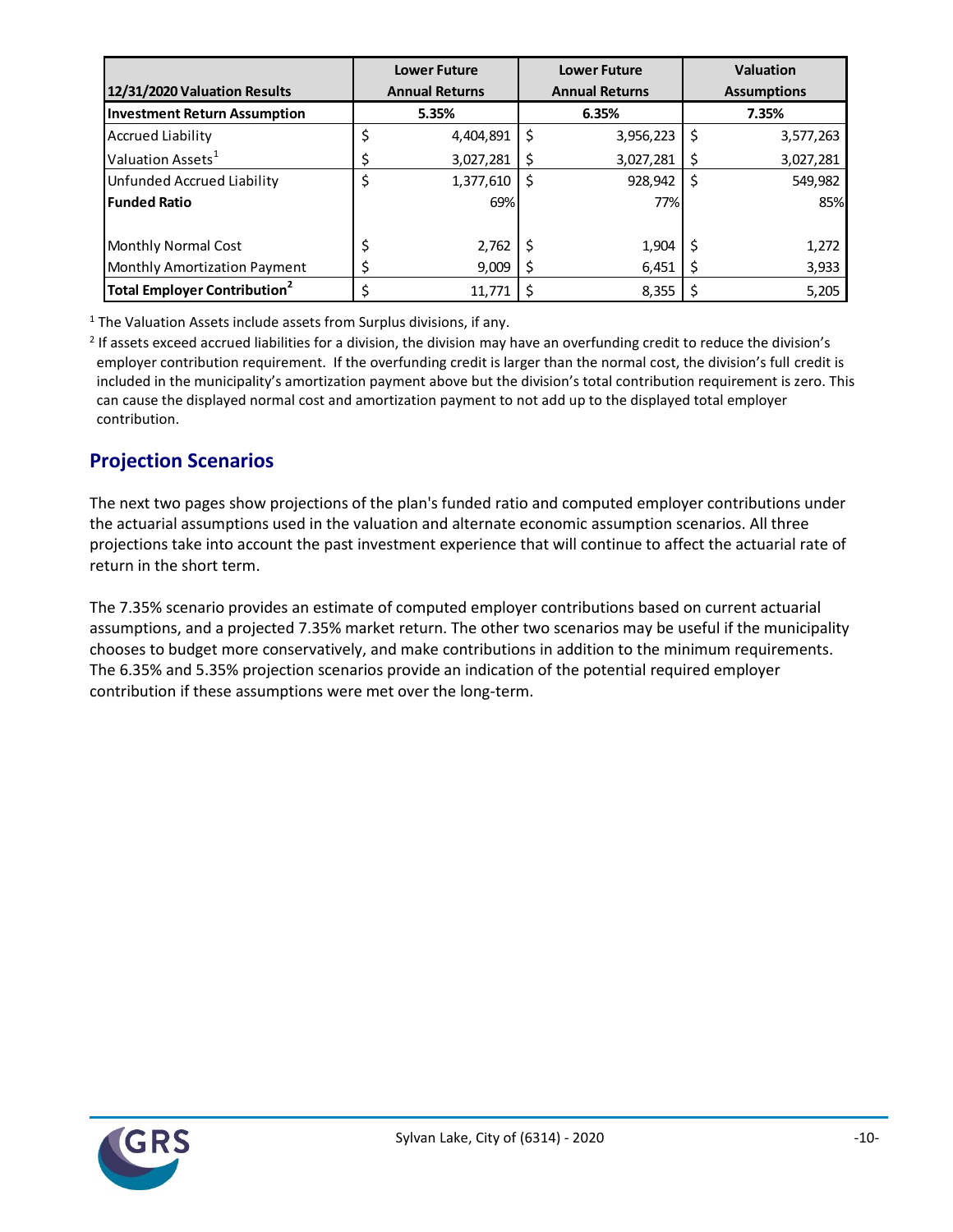| Valuation                           | <b>Fiscal Year</b> |           |                          |                               |               |                 | <b>Estimated Annual</b> |
|-------------------------------------|--------------------|-----------|--------------------------|-------------------------------|---------------|-----------------|-------------------------|
| <b>Year Ending</b>                  | <b>Beginning</b>   |           | <b>Actuarial Accrued</b> |                               | <b>Funded</b> | <b>Employer</b> |                         |
| 12/31                               | 7/1                | Liability |                          | Valuation Assets <sup>2</sup> | Percentage    |                 | Contribution            |
| 7.35% <sup>1</sup> - NO PHASE-IN    |                    |           |                          |                               |               |                 |                         |
| 2020                                | 2022               | \$        | 3,577,263                | \$<br>3,027,281               | 85%           | \$              | 62,460                  |
| 2021                                | 2023               | \$        | 3,760,000                | \$<br>3,210,000               | 85%           | \$              | 61,100                  |
| 2022                                | 2024               | \$        | 3,840,000                | \$<br>3,280,000               | 85%           | \$              | 62,100                  |
| 2023                                | 2025               | \$        | 3,900,000                | \$<br>3,410,000               | 87%           | \$              | 56,100                  |
| 2024                                | 2026               | \$        | 3,780,000                | \$<br>3,340,000               | 88%           | \$              | 51,800                  |
| 2025                                | 2027               | \$        | 3,810,000                | \$<br>3,390,000               | 89%           | \$              | 52,400                  |
| $6.35\%$ <sup>1</sup> - NO PHASE-IN |                    |           |                          |                               |               |                 |                         |
| 2020                                | 2022               | \$        | 3,956,223                | \$<br>3,027,281               | 77%           | \$              | 100,260                 |
| 2021                                | 2023               | \$        | 4,150,000                | \$<br>3,190,000               | 77%           | \$              | 100,000                 |
| 2022                                | 2024               | \$        | 4,220,000                | \$<br>3,240,000               | 77%           | \$              | 102,000                 |
| 2023                                | 2025               | \$        | 4,270,000                | \$<br>3,380,000               | 79%           | \$              | 96,900                  |
| 2024                                | 2026               | \$        | 4,150,000                | \$<br>3,320,000               | 80%           | \$              | 93,400                  |
| 2025                                | 2027               | \$        | 4,180,000                | \$<br>3,370,000               | 81%           | \$              | 94,600                  |
| $5.35\%$ <sup>1</sup> - NO PHASE-IN |                    |           |                          |                               |               |                 |                         |
| 2020                                | 2022               | \$        | 4,404,891                | \$<br>3,027,281               | 69%           | \$              | 141,252                 |
| 2021                                | 2023               | \$        | 4,610,000                | \$<br>3,170,000               | 69%           | \$              | 142,000                 |
| 2022                                | 2024               | \$        | 4,670,000                | \$<br>3,210,000               | 69%           | \$              | 145,000                 |
| 2023                                | 2025               | \$        | 4,720,000                | \$<br>3,350,000               | 71%           | \$              | 140,000                 |
| 2024                                | 2026               | \$        | 4,590,000                | \$<br>3,310,000               | 72%           | \$              | 138,000                 |
| 2025                                | 2027               | \$        | 4,610,000                | \$<br>3,370,000               | 73%           | \$              | 139,000                 |

 Represents both the interest rate for discounting liabilities and the future investment return assumption on the Market Value of assets.

Valuation Assets do not include assets from Surplus divisions, if any.

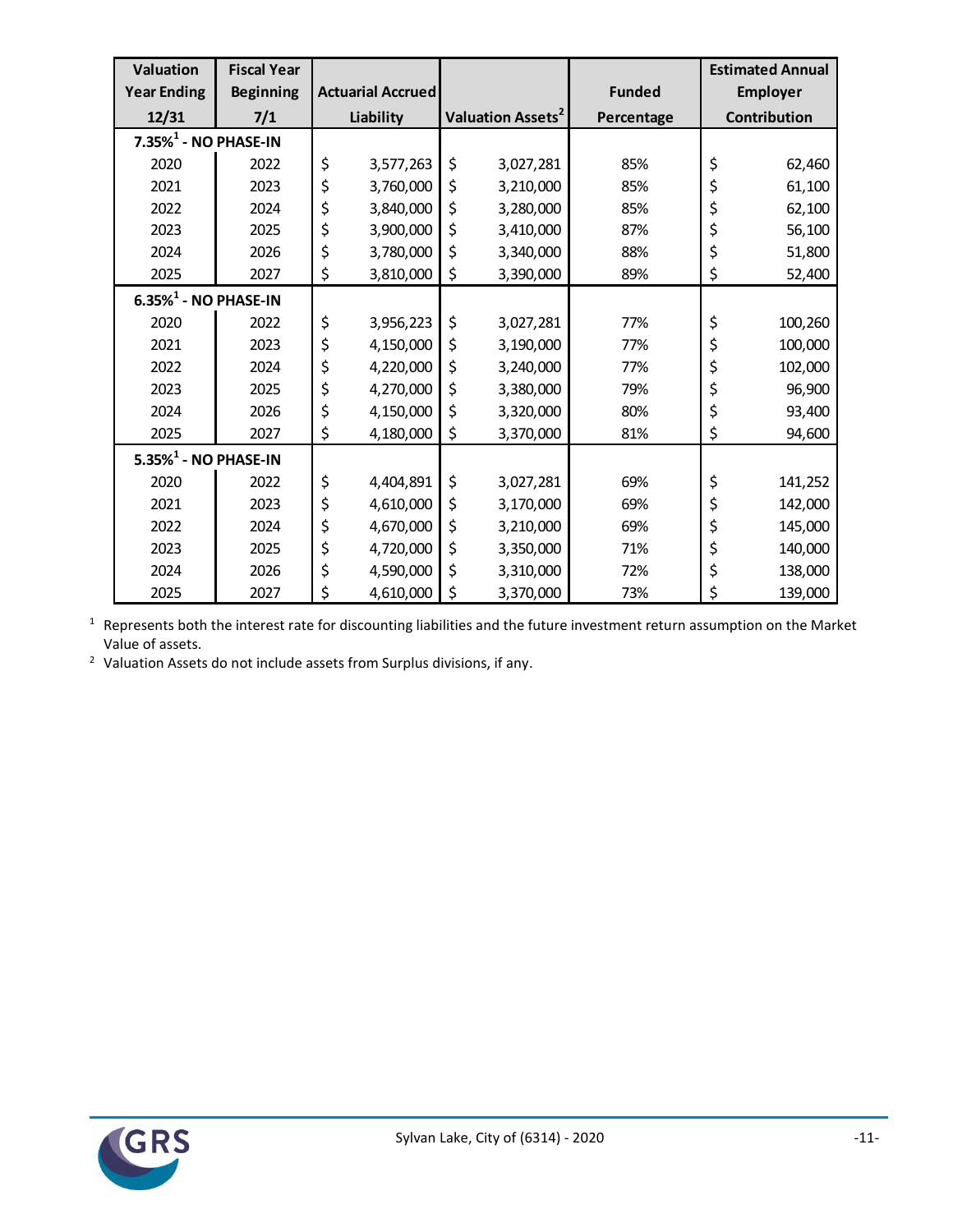

Notes:

All projected funded percentages are shown with no phase-in.

The green indicator lines have been added at 60% funded and 20 years following the valuation date for PA 202 purposes.



Notes:

All projected contributions are shown with no phase-in.

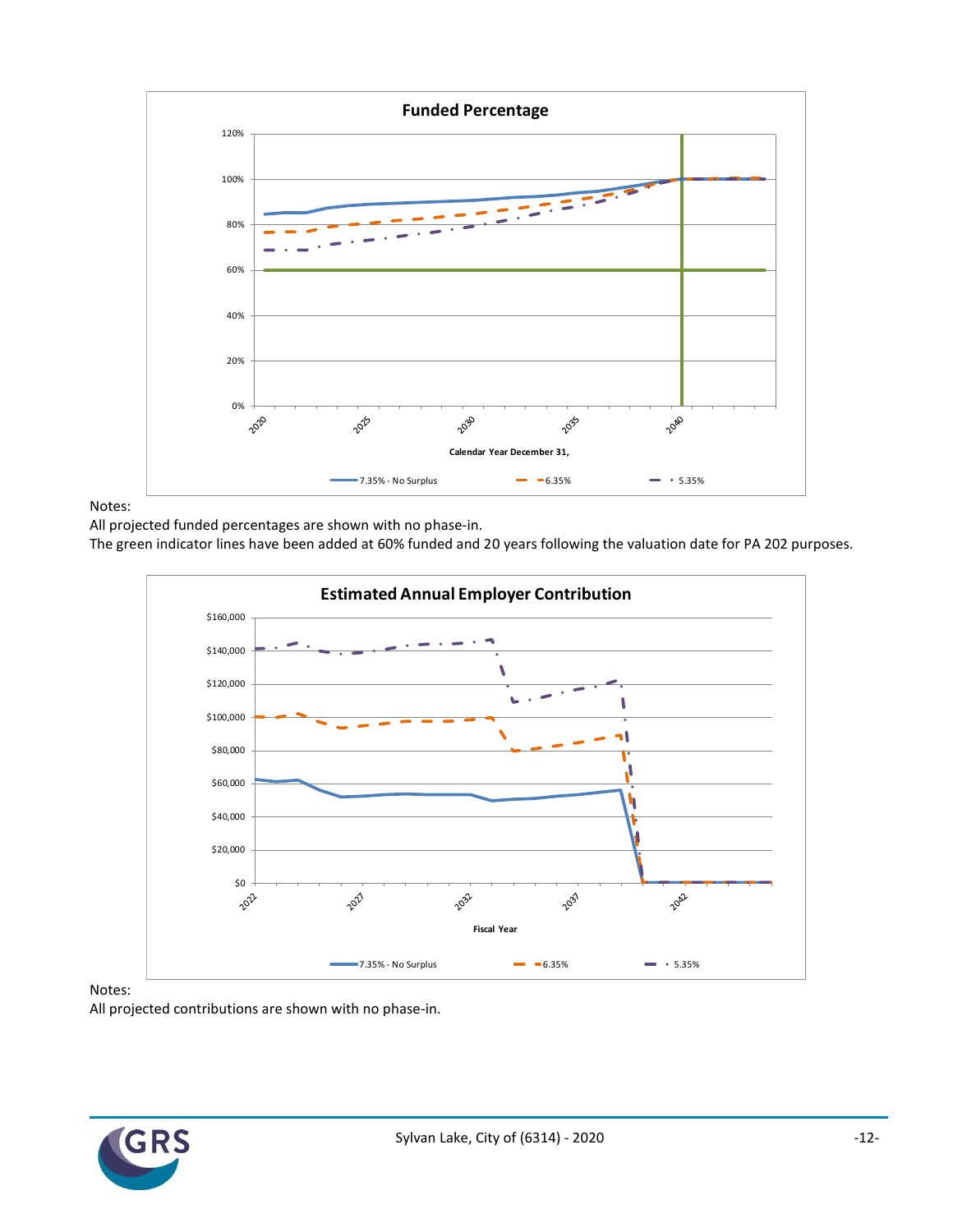## **Table 1: Employer Contribution Details for the Fiscal Year Beginning July 1, 2022**

|                                                    |                                       |                                |                                                | <b>Employer Contributions</b> <sup>1</sup>                                    |                                                                 |                                                     |                                                       |                                                                |                                                                    |
|----------------------------------------------------|---------------------------------------|--------------------------------|------------------------------------------------|-------------------------------------------------------------------------------|-----------------------------------------------------------------|-----------------------------------------------------|-------------------------------------------------------|----------------------------------------------------------------|--------------------------------------------------------------------|
| <b>Division</b>                                    | <b>Total</b><br><b>Normal</b><br>Cost | Employee<br>Contribut.<br>Rate | Employer<br><b>Normal</b><br>Cost <sup>b</sup> | Payment of the<br><b>Unfunded</b><br><b>Accrued</b><br>Liability <sup>4</sup> | Computed<br><b>Employer</b><br><b>Contribut. No</b><br>Phase-In | Computed<br>Employer<br>Contribut.<br>With Phase-In | <b>Blended ER</b><br>Rate No<br>Phase-In <sup>3</sup> | <b>Blended ER</b><br><b>Rate With</b><br>Phase-In <sup>3</sup> | Employee<br>Contribut.<br><b>Conversion</b><br>Factor <sup>2</sup> |
| <b>Percentage of Payroll</b>                       |                                       |                                |                                                |                                                                               |                                                                 |                                                     |                                                       |                                                                |                                                                    |
| 01 - NonUnion                                      | 8.07%                                 | 5.00%                          |                                                |                                                                               |                                                                 |                                                     |                                                       |                                                                |                                                                    |
| 02 - Benefit Agrmnts prior 12/1/08                 | 13.70%                                | $3\% < 5\% >$                  |                                                |                                                                               |                                                                 |                                                     |                                                       |                                                                |                                                                    |
| <b>Estimated Monthly Contribution</b> <sup>3</sup> |                                       |                                |                                                |                                                                               |                                                                 |                                                     |                                                       |                                                                |                                                                    |
| 01 - NonUnion                                      |                                       |                                |                                                | $254 \,$ \$<br>548                                                            | 802<br>S                                                        | 565<br>-S                                           |                                                       |                                                                |                                                                    |
| 02 - Benefit Agrmnts prior 12/1/08                 |                                       |                                | 1,018                                          | 3,385                                                                         | 4,403                                                           | 3,479                                               |                                                       |                                                                |                                                                    |
| <b>Total Municipality</b>                          |                                       |                                | $1,272$   \$                                   | 3,933                                                                         | 5,205                                                           | 4,044                                               |                                                       |                                                                |                                                                    |
| <b>Estimated Annual Contribution</b> <sup>3</sup>  |                                       |                                | $15,264$ \$                                    | 47,196                                                                        | $62,460$ $\mid$ \$                                              | 48,528                                              |                                                       |                                                                |                                                                    |

1 The above employer contribution requirements are in addition to the employee contributions, if any.

2 If employee contributions are increased/decreased by 1.00% of pay, the employer contribution requirement will decrease/increase by the Employee Contribution Conversion Factor. The conversion factor is usually under 1%, because employee contributions may be refunded at termination of employment, and not used to fund retirement pensions. Employer contributions will all be used to fund pensions.

3 For divisions that are open to new hires, estimated contributions are based on projected fiscal year payroll. Actual contributions will be based on actual reported monthly pays, and will be different from the above amounts. For divisions that will have no new hires (i.e., closed divisions), invoices will be based on the above dollar amounts which are based on projected fiscal year payroll. See description of Open Divisions and Closed Divisions in the Appendix.

4 Note that if the overfunding credit is larger than the normal cost, the full credit is shown above but the total contribution requirement is zero. This will cause the displayed normal cost and unfunded accrued liability contributions to not add across.

5 For linked divisions, the employer will be invoiced the Computed Employer Contribution No Phase-in rate shown above for each linked division (a contribution rate for the open division; a contribution dollar for the closed-but-linked division), unless the employer elects to contribute the Blended Employer Contribution rate shown above, by contacting MERS at 800-767-MERS (6377).

6 For divisions with a negative employer normal cost, employee contributions cover the normal cost and a portion of the payment of any unfunded accrued liability.

#### **Please see the Comments on Asset Smoothing in the Executive Summary of this report.**

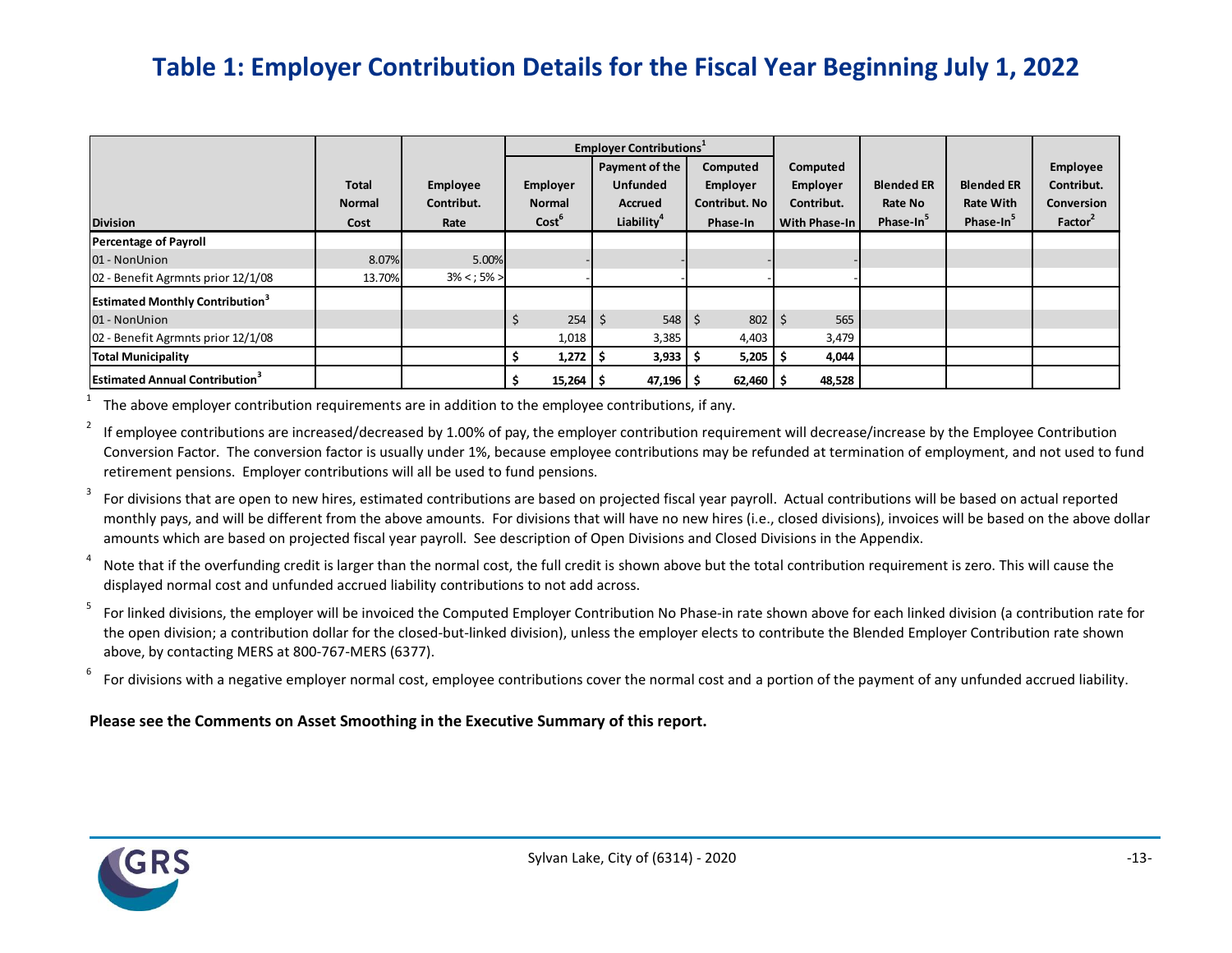# **Table 2: Benefit Provisions**

#### **01 - NonUnion: Closed to new hires**

|                                    | 2020 Valuation            | 2019 Valuation            |
|------------------------------------|---------------------------|---------------------------|
| <b>Benefit Multiplier:</b>         | 2.00% Multiplier (no max) | 2.00% Multiplier (no max) |
| <b>Normal Retirement Age:</b>      | 60                        | 60                        |
| Vesting:                           | 10 years                  | 10 years                  |
| Early Retirement (Unreduced):      | 55/15                     | 55/15                     |
| <b>Early Retirement (Reduced):</b> | 50/25                     | 50/25                     |
| <b>Final Average Compensation:</b> | 5 years                   | 5 years                   |
| <b>Employee Contributions:</b>     | 5.00%                     | 5.00%                     |
| <b>DC Plan for New Hires:</b>      | 7/1/2013                  | 7/1/2013                  |
| <b>Act 88:</b>                     | No                        | N <sub>0</sub>            |
|                                    |                           |                           |

#### **02 - Benefit Agrmnts prior 12/1/08: Closed to new hires**

|                                      | 2020 Valuation                          | 2019 Valuation                          |
|--------------------------------------|-----------------------------------------|-----------------------------------------|
| <b>Benefit Multiplier:</b>           | 2.25% Multiplier (80% max)              | 2.25% Multiplier (80% max)              |
| <b>Normal Retirement Age:</b>        | 60                                      | 60                                      |
| Vesting:                             | 10 years                                | 10 years                                |
| <b>Early Retirement (Unreduced):</b> | 55/15                                   | 55/15                                   |
| Early Retirement (Reduced):          | 50/25                                   | 50/25                                   |
| <b>Final Average Compensation:</b>   | 5 years                                 | 5 years                                 |
| <b>Employee Contributions:</b>       | 3.00% under \$4,200; 5.00% over \$4,200 | 3.00% under \$4,200; 5.00% over \$4,200 |
| <b>DC Plan for New Hires:</b>        | 11/1/2012                               | 11/1/2012                               |
|                                      | <b>DROP: Traditional</b>                | <b>IDROP: Traditional</b>               |
| <b>Act 88:</b>                       | No.                                     | No                                      |
|                                      |                                         |                                         |

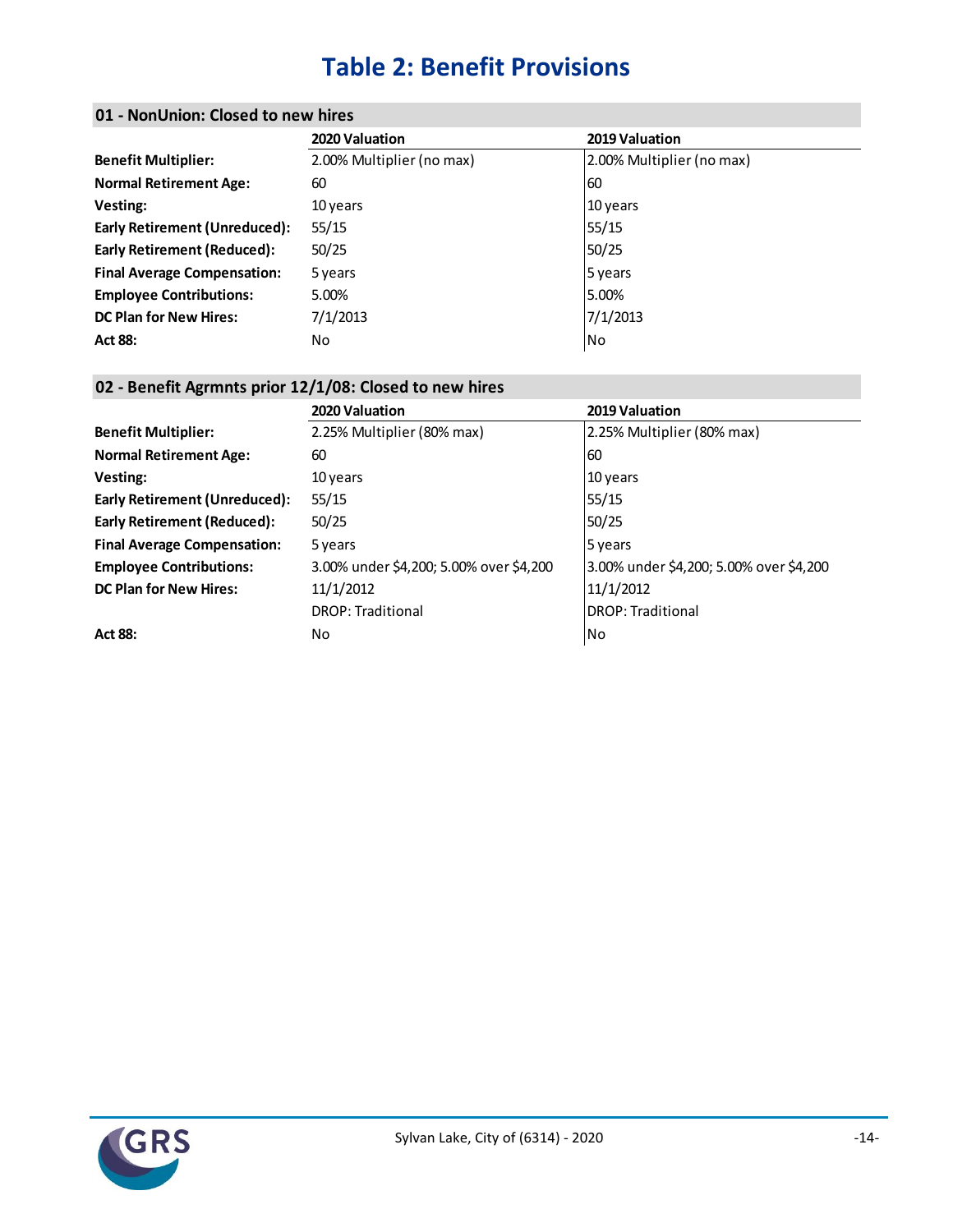|                                    | 2020 Valuation |    |                      | 2019 Valuation |    |                      | 2020 Valuation |                      |                      |  |
|------------------------------------|----------------|----|----------------------|----------------|----|----------------------|----------------|----------------------|----------------------|--|
|                                    |                |    |                      |                |    |                      | Average        | Average              |                      |  |
|                                    |                |    | Annual               |                |    | Annual               | Average        | <b>Benefit</b>       | Eligibility          |  |
| <b>Division</b>                    | <b>Number</b>  |    | Payroll <sup>1</sup> | Number         |    | Payroll <sup>1</sup> | Age            | Service <sup>2</sup> | Service <sup>2</sup> |  |
| 01 - NonUnion                      |                |    |                      |                |    |                      |                |                      |                      |  |
| <b>Active Employees</b>            | $\overline{2}$ | \$ | 99,497               | $\overline{2}$ | \$ | 99,482               | 50.1           | 27.8                 | 27.8                 |  |
| Vested Former Employees            | 0              |    | 0                    | 0              |    | 0                    | 0.0            | 0.0                  | 0.0                  |  |
| <b>Retirees and Beneficiaries</b>  | 2              |    | 34,770               | $\overline{2}$ |    | 34,770               | 69.1           |                      |                      |  |
| Pending Refunds                    | 1              |    |                      | 1              |    |                      |                |                      |                      |  |
| 02 - Benefit Agrmnts prior 12/1/08 |                |    |                      |                |    |                      |                |                      |                      |  |
| <b>Active Employees</b>            | $\overline{2}$ | \$ | 182,715              | 2              | \$ | 170,179              | 51.9           | 21.7                 | 22.6                 |  |
| Vested Former Employees            | 1              |    | 7,728                |                |    | 7,728                | 46.0           | 5.3                  | 12.3                 |  |
| <b>Retirees and Beneficiaries</b>  | 5              |    | 162,962              | 5              |    | 162,962              | 65.8           |                      |                      |  |
| Pending Refunds                    | 2              |    |                      | 2              |    |                      |                |                      |                      |  |
| <b>Total Municipality</b>          |                |    |                      |                |    |                      |                |                      |                      |  |
| <b>Active Employees</b>            | 4              | \$ | 282,212              | 4              | \$ | 269,661              | 51.0           | 24.8                 | 25.2                 |  |
| <b>Vested Former Employees</b>     | 1              |    | 7,728                | 1              |    | 7,728                | 46.0           | 5.3                  | 12.3                 |  |
| <b>Retirees and Beneficiaries</b>  | 7              |    | 197,732              |                |    | 197,732              | 66.7           |                      |                      |  |
| <b>Pending Refunds</b>             | 3              |    |                      |                |    |                      |                |                      |                      |  |
| <b>Total Participants</b>          | 15             |    |                      | 15             |    |                      |                |                      |                      |  |

# **Table 3: Participant Summary**

1 Annual payroll for active employees; annual deferred benefits payable for vested former employees; annual benefits being paid for retirees and beneficiaries.

2 Descriptions can be found under Miscellaneous and Technical Assumptions in the Appendix.

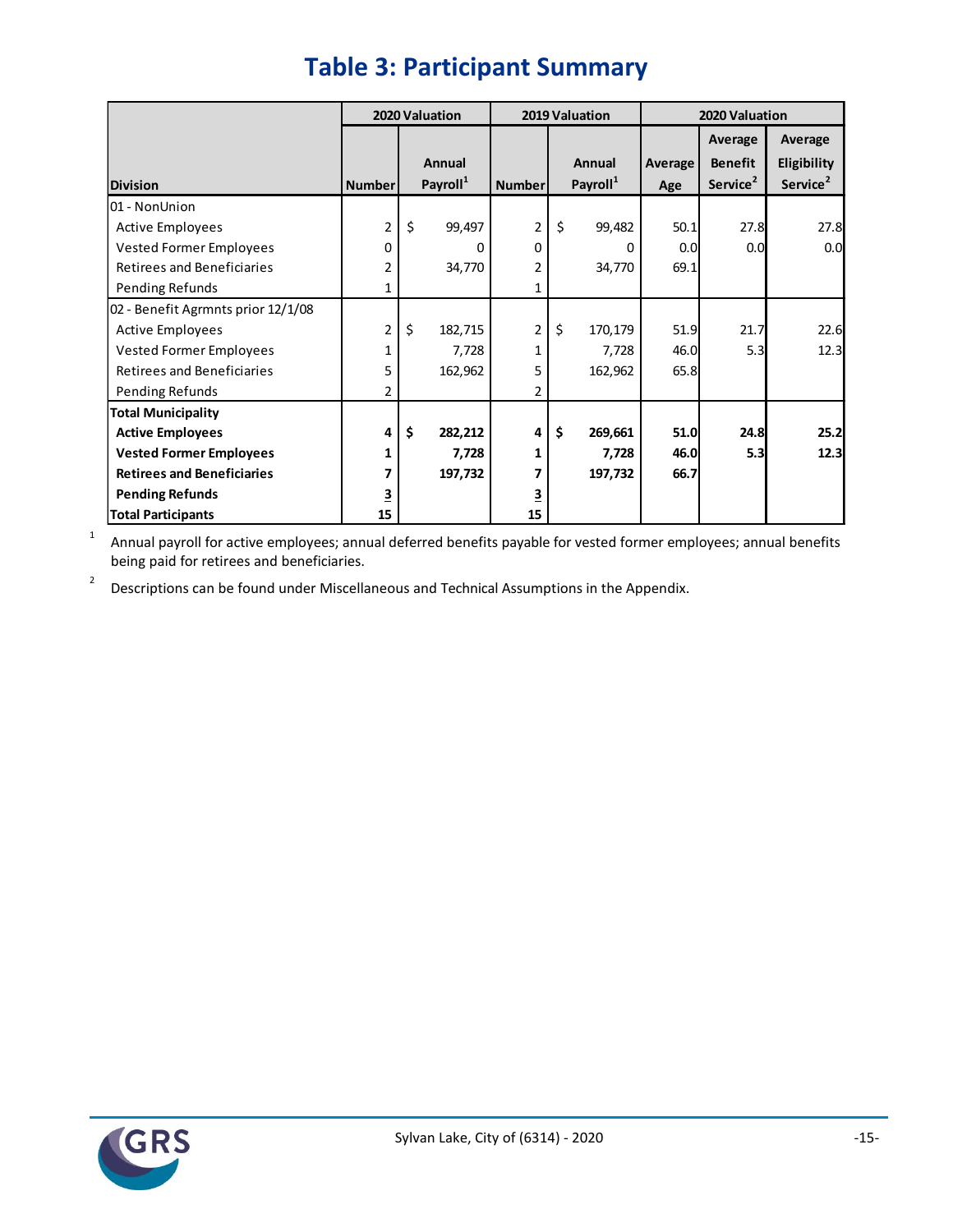|                                    |                            | 2020 Valuation       |  |                       |  |                      | 2019 Valuation        |         |  |
|------------------------------------|----------------------------|----------------------|--|-----------------------|--|----------------------|-----------------------|---------|--|
|                                    |                            | <b>Employer and</b>  |  |                       |  | <b>Employer and</b>  |                       |         |  |
| <b>Division</b>                    |                            | Retiree <sup>1</sup> |  | Employee <sup>2</sup> |  | Retiree <sup>1</sup> | Employee <sup>2</sup> |         |  |
| 01 - NonUnion                      |                            | 718,756              |  | 127,435               |  | 642,960              |                       | 122,337 |  |
| 02 - Benefit Agrmnts prior 12/1/08 |                            | 2,093,139            |  | 174,014               |  | 1,881,121            |                       | 164,716 |  |
| Municipality Total <sup>3</sup>    |                            | 2,811,894            |  | 301,448               |  | 2,524,082            |                       | 287,053 |  |
| Combined Assets <sup>3</sup>       | \$3,113,343<br>\$2,811,135 |                      |  |                       |  |                      |                       |         |  |

1 Reserve for Employer Contributions and Benefit Payments.

2 Reserve for Employee Contributions.

3 Totals may not add due to rounding.

The December 31, 2020 valuation assets (actuarial value of assets) are equal to 0.972357 times the reported market value of assets (compared to 1.013179 as of December 31, 2019). Refer to the Appendix for a description of the valuation asset derivation and a detailed calculation of valuation assets.

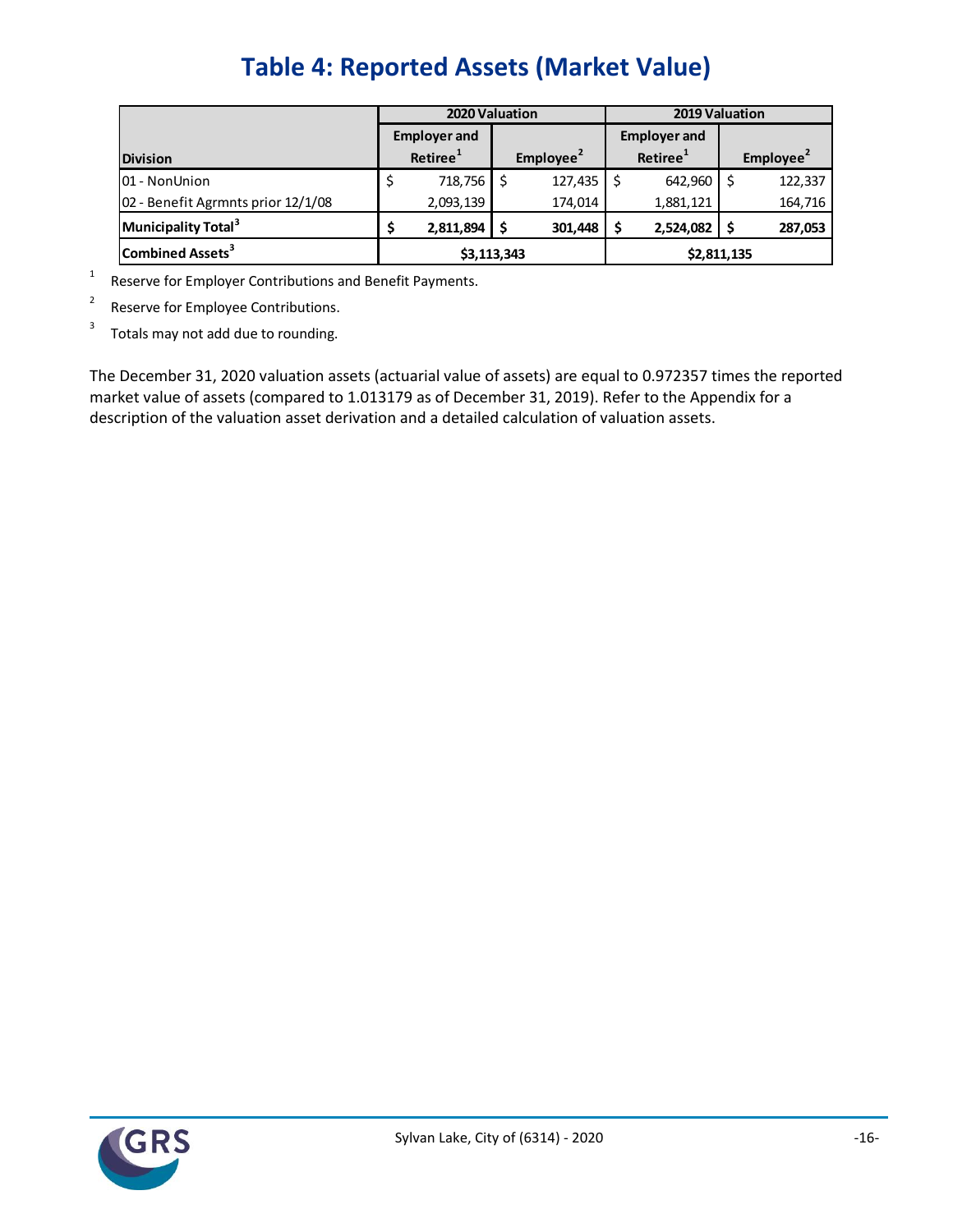## **Table 5: Flow of Valuation Assets**

|              |                               |                   |                      | Investment    |                 |                    |                  |                 |
|--------------|-------------------------------|-------------------|----------------------|---------------|-----------------|--------------------|------------------|-----------------|
| Year         |                               |                   |                      | <b>Income</b> |                 |                    |                  | Valuation       |
| <b>Ended</b> | <b>Employer Contributions</b> |                   | <b>Employee</b>      | (Valuation    | <b>Benefit</b>  | Contribution       | <b>Net</b>       | <b>Asset</b>    |
| 12/31        | <b>Required</b>               | <b>Additional</b> | <b>Contributions</b> | Assets)       | <b>Payments</b> | <b>Refunds</b>     | <b>Transfers</b> | <b>Balance</b>  |
|              |                               |                   |                      |               |                 |                    |                  |                 |
| 2010         | \$<br>38,761                  |                   | \$<br>24,488         | \$<br>89,525  | \$<br>(97, 885) | $\zeta$<br>(4,650) | \$<br>$\pmb{0}$  | \$<br>1,744,361 |
| 2011         | 41,886                        | \$<br>3,000       | 22,752               | 85,725        | (120, 214)      |                    | 0                | 1,777,510       |
| 2012         | 34,596                        | 4,835             | 20,323               | 74,587        | (136, 163)      | 0                  | 0                | 1,775,688       |
| 2013         | 45,816                        | 5,489             | 17,088               | 103,297       | (147,191)       |                    | 16,015           | 1,816,202       |
| 2014         | 64,397                        | 30,014            | 16,916               | 103,551       | (157, 199)      | 0                  | 0                | 1,873,881       |
|              |                               |                   |                      |               |                 |                    |                  |                 |
| 2015         | 63,557                        | 27,883            | 16,748               | 92,483        | (157, 910)      | 0                  | 0                | 1,916,642       |
| 2016         | 67,812                        | 60,000            | 16,875               | 105,795       | (151, 581)      | 0                  | 0                | 2,015,543       |
| 2017         | 77,373                        | 36,000            | 17,815               | 123,543       | (150, 467)      | 0                  | 0                | 2,119,807       |
| 2018         | 81,864                        | 505,717           | 18,223               | 121,591       | (133, 867)      | U                  | 0                | 2,713,335       |
| 2019         | 71,792                        | 28,037            | 16,242               | 134,623       | (114, 199)      | (1,647)            | 0                | 2,848,183       |
|              |                               |                   |                      |               |                 |                    |                  |                 |
| 2020         | 43,416                        | 930               | 14,108               | 231,789       | (111, 145)      | 0                  | 0                | 3,027,281       |

#### Notes:

Transfers in and out are usually related to the transfer of participants between municipalities, and to employer and employee payments for service credit purchases (if any) that the governing body has approved.

Additional employer contributions, if any, are shown separately starting in 2011. Prior to 2011, additional contributions are combined with the required employer contributions.

The investment income column reflects the recognized investment income based on Valuation Assets. It does not reflect the market value investment return in any given year.

The Valuation Asset balance includes assets from Surplus divisions, if any.

Years where historical information is not available will be displayed with zero values.

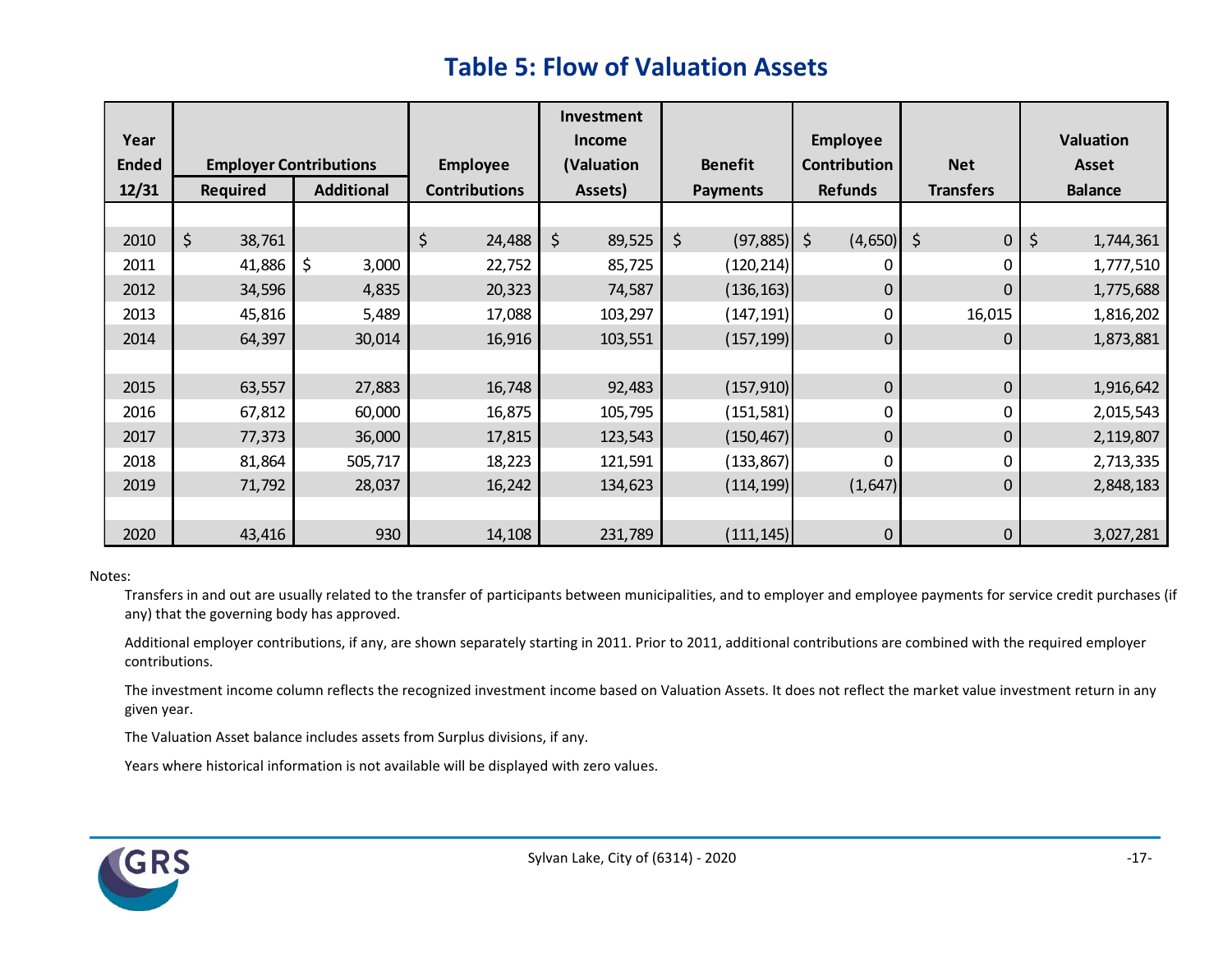# **Table 6: Actuarial Accrued Liabilities and Valuation Assets as of December 31, 2020**

|                                    |  | <b>Actuarial Accrued Liability</b> |  |                  |  |                      |  |                |                            |                         | <b>Unfunded</b> |                    |
|------------------------------------|--|------------------------------------|--|------------------|--|----------------------|--|----------------|----------------------------|-------------------------|-----------------|--------------------|
|                                    |  |                                    |  | <b>Vested</b>    |  |                      |  |                |                            |                         |                 | (Overfunded)       |
|                                    |  | <b>Active</b>                      |  | Former           |  | <b>Retirees and</b>  |  | Pending        |                            |                         | Percent         | <b>Accrued</b>     |
| <b>Division</b>                    |  | <b>Employees</b>                   |  | <b>Employees</b> |  | <b>Beneficiaries</b> |  | <b>Refunds</b> | <b>Total</b>               | <b>Valuation Assets</b> | <b>Funded</b>   | <b>Liabilities</b> |
| 01 - NonUnion                      |  | 521,352                            |  |                  |  | 354,349 \$           |  | 8,617          | 884,318                    | 822,799                 | 93.0%           | 61,519             |
| 02 - Benefit Agrmnts prior 12/1/08 |  | 831,114                            |  | 31,415           |  | 1,820,581            |  | 9,835          | 2,692,945                  | 2,204,482               | 81.9%           | 488,463            |
| Total                              |  | $1,352,466$ $\frac{1}{2}$          |  | 31,415           |  | 2,174,930            |  | 18,452         | $3,577,263$ $\parallel$ \$ | 3,027,281               | 84.6%           | 549,982            |

#### **Please see the Comments on Asset Smoothing in the Executive Summary of this report.**

The December 31, 2020 valuation assets (actuarial value of assets) are equal to 0.972357 times the reported market value of assets. Refer to the Appendix for a description of the valuation asset derivation and a detailed calculation of valuation assets.

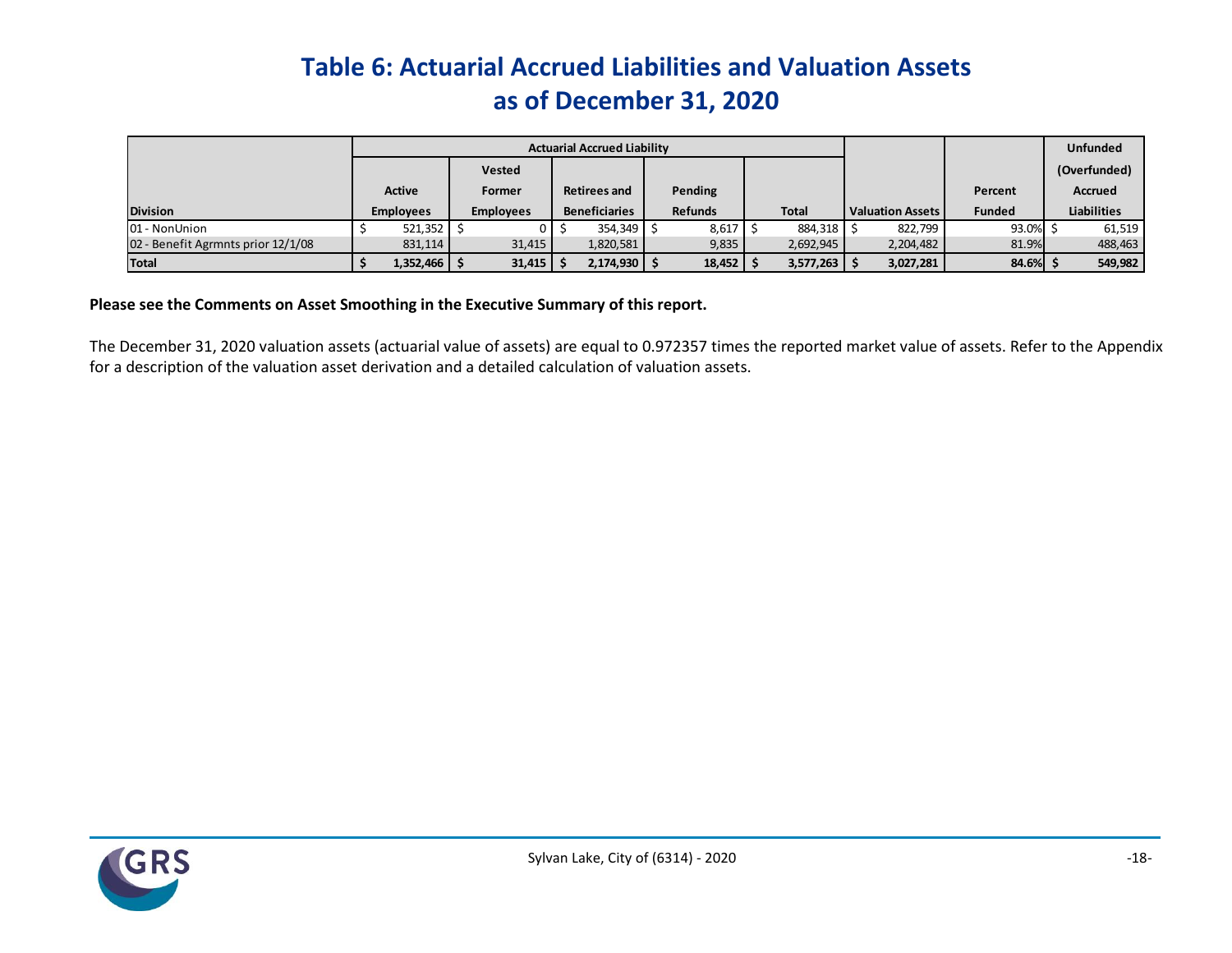# **Table 7: Actuarial Accrued Liabilities - Comparative Schedule**

|                       |                          |                         |                | <b>Unfunded</b><br>(Overfunded) |  |  |
|-----------------------|--------------------------|-------------------------|----------------|---------------------------------|--|--|
| <b>Valuation Date</b> | <b>Actuarial</b>         |                         | <b>Percent</b> | <b>Accrued</b>                  |  |  |
| December 31           | <b>Accrued Liability</b> | <b>Valuation Assets</b> | <b>Funded</b>  | <b>Liabilities</b>              |  |  |
|                       |                          |                         |                |                                 |  |  |
| 2006                  | \$<br>1,816,799          | $\zeta$<br>1,558,184    | 86%            | \$<br>258,615                   |  |  |
| 2007                  | 1,902,071                | 1,626,940               | 86%            | 275,131                         |  |  |
| 2008                  | 1,950,870                | 1,652,884               | 85%            | 297,986                         |  |  |
| 2009                  | 1,990,022                | 1,694,122               | 85%            | 295,900                         |  |  |
| 2010                  | 2,050,129                | 1,744,361               | 85%            | 305,768                         |  |  |
|                       |                          |                         |                |                                 |  |  |
| 2011                  | 2,212,765                | 1,777,510               | 80%            | 435,255                         |  |  |
| 2012                  | 2,353,703                | 1,775,688               | 75%            | 578,015                         |  |  |
| 2013                  | 2,529,815                | 1,816,202               | 72%            | 713,613                         |  |  |
| 2014                  | 2,703,448                | 1,873,881               | 69%            | 829,567                         |  |  |
| 2015                  | 2,951,118                | 1,916,642               | 65%            | 1,034,476                       |  |  |
|                       |                          |                         |                |                                 |  |  |
| 2016                  | 2,971,658                | 2,015,543               | 68%            | 956,115                         |  |  |
| 2017                  | 3,062,184                | 2,119,807               | 69%            | 942,377                         |  |  |
| 2018                  | 2,924,408                | 2,713,335               | 93%            | 211,073                         |  |  |
| 2019                  | 3,293,583                | 2,848,183               | 86%            | 445,400                         |  |  |
| 2020                  | 3,577,263                | 3,027,281               | 85%            | 549,982                         |  |  |

Notes: Actuarial assumptions were revised for the 2008, 2009, 2010, 2011, 2012, 2015, 2019 and 2020 actuarial valuations.

The Valuation Assets include assets from Surplus divisions, if any.

Years where historical information is not available will be displayed with zero values.

Throughout this report are references to valuation results generated prior to the 2018 valuation date. Results prior to 2018 were received directly from the prior actuary or extracted from the previous valuation system by MERS's technology service provider.

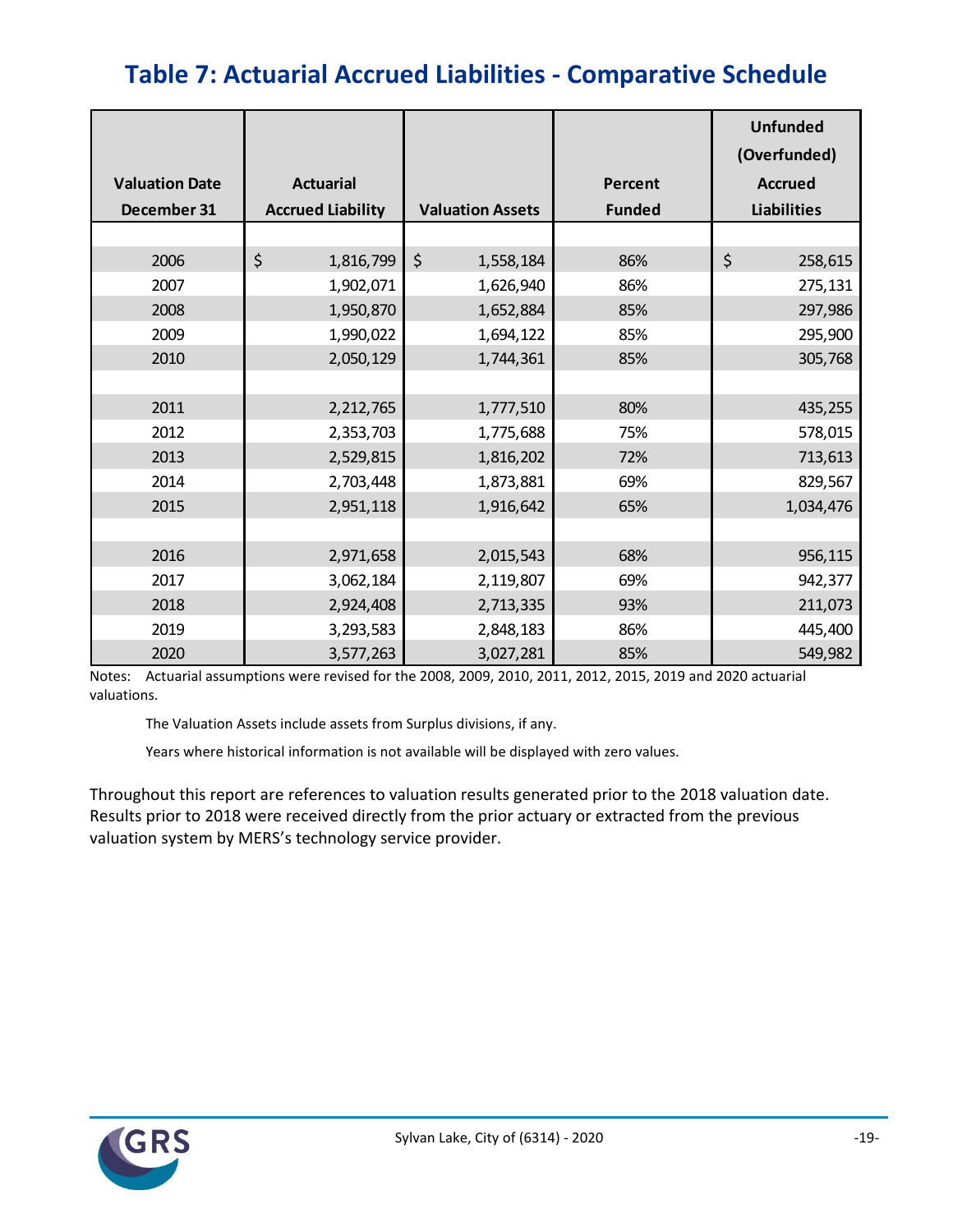## **Tables 8 and 9: Division-Based Comparative Schedules**

#### **Division 01 - NonUnion**

|                       |                          |                         |               | <b>Unfunded</b><br>(Overfunded) |
|-----------------------|--------------------------|-------------------------|---------------|---------------------------------|
| <b>Valuation Date</b> | <b>Actuarial</b>         |                         | Percent       | <b>Accrued</b>                  |
| December 31           | <b>Accrued Liability</b> | <b>Valuation Assets</b> | <b>Funded</b> | <b>Liabilities</b>              |
| 2010                  | \$<br>1,291,385          | Ś.<br>1,084,274         | 84%           | \$<br>207,111                   |
| 2011                  | 1,379,524                | 1,133,891               | 82%           | 245,633                         |
| 2012                  | 825,962                  | 718,854                 | 87%           | 107,108                         |
| 2013                  | 903,060                  | 733,746                 | 81%           | 169,314                         |
| 2014                  | 933,261                  | 740,810                 | 79%           | 192,451                         |
|                       |                          |                         |               |                                 |
| 2015                  | 988,980                  | 712,266                 | 72%           | 276,714                         |
| 2016                  | 954,162                  | 724,147                 | 76%           | 230,015                         |
| 2017                  | 949,522                  | 725,186                 | 76%           | 224,336                         |
| 2018                  | 799,450                  | 748,845                 | 94%           | 50,605                          |
| 2019                  | 836,343                  | 775,384                 | 93%           | 60,959                          |
|                       |                          |                         |               |                                 |
| 2020                  | 884,318                  | 822,799                 | 93%           | 61,519                          |

**Table 8-01: Actuarial Accrued Liabilities - Comparative Schedule**

Notes: Actuarial assumptions were revised for the 2010, 2011, 2012, 2015, 2019 and 2020 actuarial valuations.

| Table 9-01: Computed Employer Contributions - Comparative Schedule |                         |               |                           |                   |  |  |  |  |  |  |
|--------------------------------------------------------------------|-------------------------|---------------|---------------------------|-------------------|--|--|--|--|--|--|
|                                                                    | <b>Active Employees</b> |               | Computed                  | <b>Employee</b>   |  |  |  |  |  |  |
| <b>Valuation Date</b>                                              |                         | Annual        | <b>Employer</b>           | Contribution      |  |  |  |  |  |  |
| December 31                                                        | <b>Number</b>           | Payroll       | Contribution <sup>1</sup> | Rate <sup>2</sup> |  |  |  |  |  |  |
| 2010                                                               | 5                       | \$<br>298,897 | 8.18%                     | 5.00%             |  |  |  |  |  |  |
| 2011                                                               | 5                       | 306,035       | 8.93%                     | 5.00%             |  |  |  |  |  |  |
| 2012                                                               | 3                       | 152,799       | 8.95%                     | 5.00%             |  |  |  |  |  |  |
| 2013                                                               | 2                       | 85,793        | \$1,205                   | 5.00%             |  |  |  |  |  |  |
| 2014                                                               | $\overline{2}$          | 91,678        | \$1,479                   | 5.00%             |  |  |  |  |  |  |
|                                                                    |                         |               |                           |                   |  |  |  |  |  |  |
| 2015                                                               | $\overline{2}$          | 89,209        | \$2,162                   | 5.00%             |  |  |  |  |  |  |
| 2016                                                               | $\mathfrak z$           | 90,597        | \$1,891                   | 5.00%             |  |  |  |  |  |  |
| 2017                                                               | $\overline{2}$          | 93,832        | \$1,995                   | 5.00%             |  |  |  |  |  |  |
| 2018                                                               | $\overline{2}$          | 93,916        | \$571                     | 5.00%             |  |  |  |  |  |  |
| 2019                                                               | $\overline{2}$          | 99,482        | \$836                     | 5.00%             |  |  |  |  |  |  |
|                                                                    |                         |               |                           |                   |  |  |  |  |  |  |
| 2020                                                               | $\overline{2}$          | 99,497        | \$802                     | 5.00%             |  |  |  |  |  |  |

1 For open divisions, a percent of pay contribution is shown. For closed divisions, a monthly dollar contribution is shown.

 2 For each valuation year, the computed employer contribution is based on the employee rate. If the employee rate changes during the applicable fiscal year, the computed employer contribution will be adjusted.

Note: The contributions shown in Table 9 for the 12/31/2015 through 12/31/2020 valuations do not reflect the phase-in of the change in contribution requirements associated with the new actuarial assumptions. The full contribution without phase-in is shown in Table 9 above.

See the Benefit Provision History, later in this report, for past benefit provision changes.

Years where historical information is not available will be displayed with zero values.

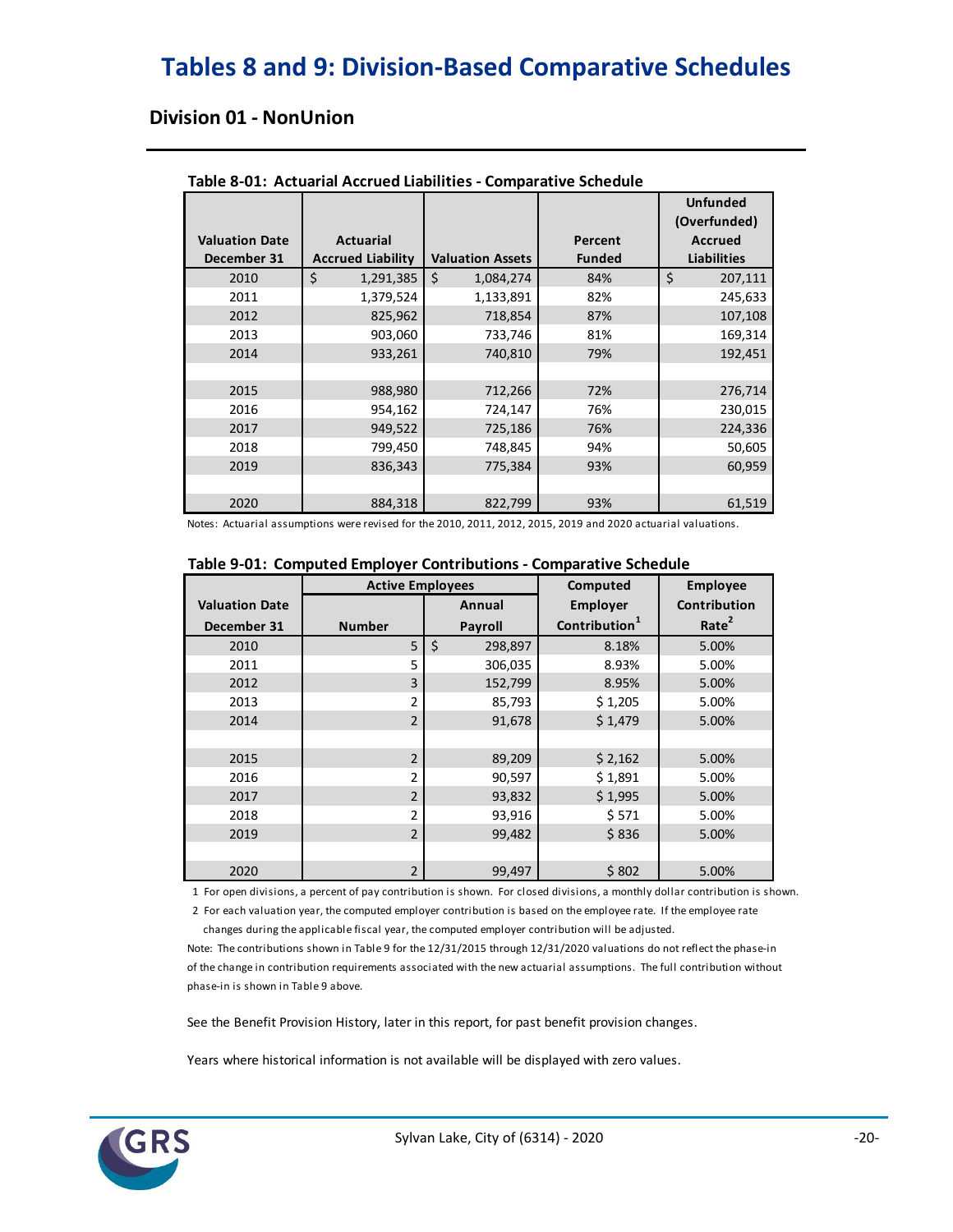|                                      |                                              |                         |                          | <b>Unfunded</b><br>(Overfunded)      |  |
|--------------------------------------|----------------------------------------------|-------------------------|--------------------------|--------------------------------------|--|
| <b>Valuation Date</b><br>December 31 | <b>Actuarial</b><br><b>Accrued Liability</b> | <b>Valuation Assets</b> | Percent<br><b>Funded</b> | <b>Accrued</b><br><b>Liabilities</b> |  |
| 2010                                 | \$<br>758,744                                | \$<br>660,087           | 87%                      | \$<br>98,657                         |  |
| 2011                                 | 833,241                                      | 643,619                 | 77%                      | 189,622                              |  |
| 2012                                 | 1,527,741                                    | 1,056,834               | 69%                      | 470,907                              |  |
| 2013                                 | 1,626,755                                    | 1,082,456               | 67%                      | 544,299                              |  |
| 2014                                 | 1,770,187                                    | 1,133,071               | 64%                      | 637,116                              |  |
|                                      |                                              |                         |                          |                                      |  |
| 2015                                 | 1,962,138                                    | 1,204,376               | 61%                      | 757,762                              |  |
| 2016                                 | 2,017,496                                    | 1,291,396               | 64%                      | 726,100                              |  |
| 2017                                 | 2,112,662                                    | 1,394,621               | 66%                      | 718,041                              |  |
| 2018                                 | 2,124,958                                    | 1,964,490               | 92%                      | 160,468                              |  |
| 2019                                 | 2,457,240                                    | 2,072,799               | 84%                      | 384,441                              |  |
|                                      |                                              |                         |                          |                                      |  |
| 2020                                 | 2,692,945                                    | 2,204,482               | 82%                      | 488,463                              |  |

**Table 8-02: Actuarial Accrued Liabilities - Comparative Schedule**

Notes: Actuarial assumptions were revised for the 2010, 2011, 2012, 2015, 2019 and 2020 actuarial valuations.

|  | Table 9-02: Computed Employer Contributions - Comparative Schedule |  |  |  |
|--|--------------------------------------------------------------------|--|--|--|
|--|--------------------------------------------------------------------|--|--|--|

|                       | <b>Active Employees</b> |               | Computed                  | <b>Employee</b>     |
|-----------------------|-------------------------|---------------|---------------------------|---------------------|
| <b>Valuation Date</b> |                         | Annual        | Employer                  | <b>Contribution</b> |
| December 31           | <b>Number</b>           | Payroll       | Contribution <sup>1</sup> | Rate <sup>2</sup>   |
| 2010                  | 3                       | \$<br>195,922 | 9.14%                     | 4.90%               |
| 2011                  | 2                       | 128,450       | 15.38%                    | 4.91%               |
| 2012                  | 3                       | 210,221       | 19.48%                    | 4.89%               |
| 2013                  | 3                       | 227,388       | 20.22%                    | 4.90%               |
| 2014                  | 3                       | 248,311       | 21.12%                    | 4.91%               |
|                       |                         |               |                           |                     |
| 2015                  | 3                       | 248,633       | 25.03%                    | 4.90%               |
| 2016                  | 3                       | 248,587       | 24.38%                    | $3\% < 5\% >$       |
| 2017                  | 3                       | 264,138       | 23.47%                    | $3\% < ; 5\% >$     |
| 2018                  | 3                       | 272,871       | 8.42%                     | $3\% < 5\% >$       |
| 2019                  | $\overline{2}$          | 170,179       | \$3,243                   | $3\% < ; 5\% >$     |
|                       |                         |               |                           |                     |
| 2020                  | $\overline{2}$          | 182,715       | \$4,403                   | $3\% < ; 5\% >$     |

1 For open divisions, a percent of pay contribution is shown. For closed divisions, a monthly dollar contribution is shown.

 2 For each valuation year, the computed employer contribution is based on the employee rate. If the employee rate changes during the applicable fiscal year, the computed employer contribution will be adjusted.

Note: The contributions shown in Table 9 for the 12/31/2015 through 12/31/2020 valuations do not reflect the phase-in of the change in contribution requirements associated with the new actuarial assumptions. The full contribution without phase-in is shown in Table 9 above.

See the Benefit Provision History, later in this report, for past benefit provision changes.

Years where historical information is not available will be displayed with zero values.

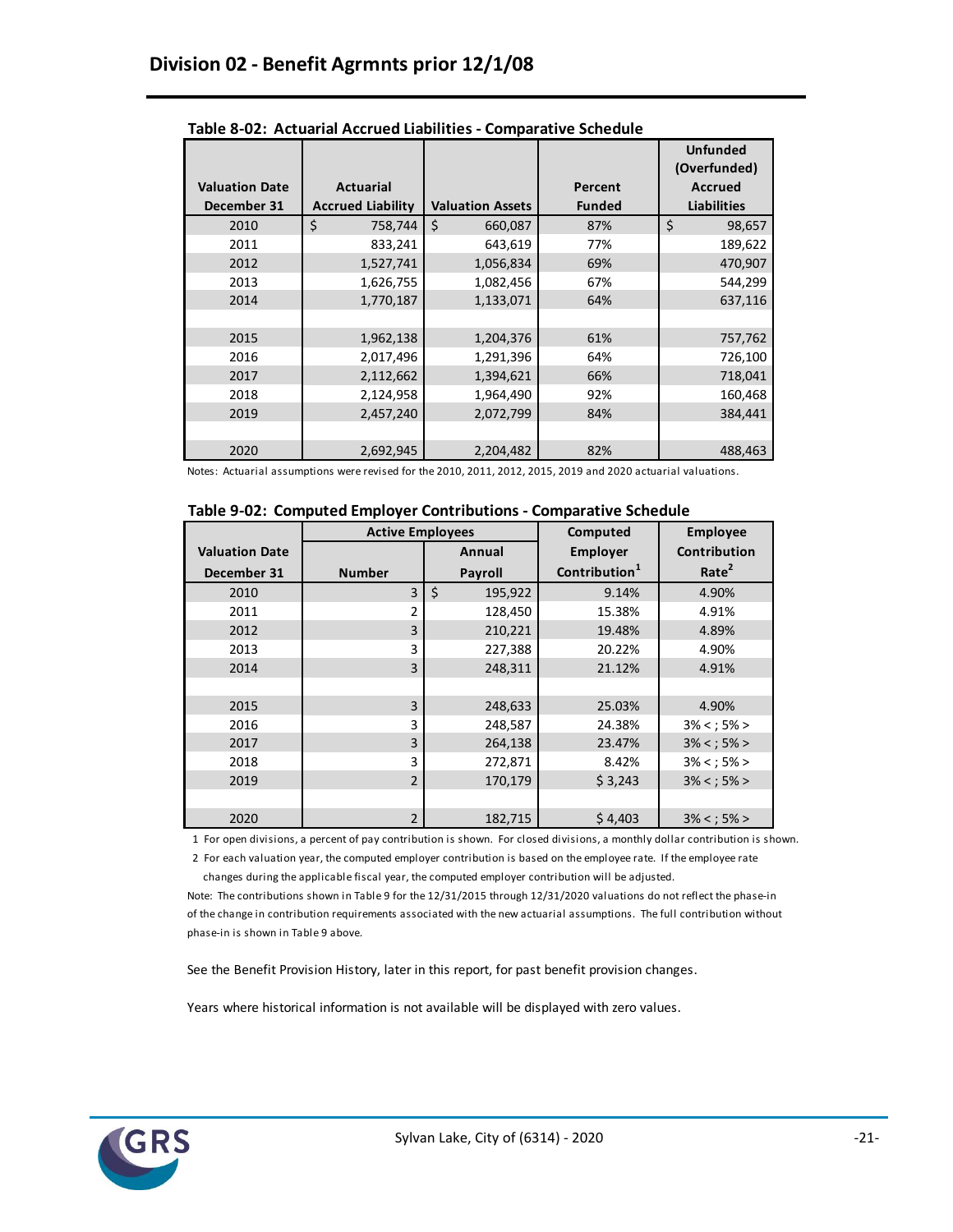### **Division 01 - NonUnion**

| Table 10 01. Eagered Alliot Geacion Schedale |                    |                      |                          | Amounts for Fiscal Year Beginning 7/1/2022 |                           |                        |  |  |  |
|----------------------------------------------|--------------------|----------------------|--------------------------|--------------------------------------------|---------------------------|------------------------|--|--|--|
|                                              | Date               | Original             | Original<br>Amortization | Outstanding                                | Remaining<br>Amortization | Annual<br>Amortization |  |  |  |
| <b>Type of UAL</b>                           | <b>Established</b> | Balance <sup>1</sup> | Period <sup>2</sup>      | <b>UAL Balance</b> <sup>3</sup>            | Period <sup>2</sup>       | Payment                |  |  |  |
| Initial                                      | 12/31/2015         | 276.714<br>S         | 19                       | Ŝ.<br>269,158                              | 12                        | \$<br>28,872           |  |  |  |
| (Gain)/Loss                                  | 12/31/2016         | (55, 724)            | 17                       | (57,909)                                   | 12                        | (6, 216)               |  |  |  |
| (Gain)/Loss                                  | 12/31/2017         | (5, 211)             | 15                       | (5, 457)                                   | 12                        | (588)                  |  |  |  |
| (Gain)/Loss                                  | 12/31/2018         | (170,350)            | 14                       | (180, 949)                                 | 12                        | (19, 416)              |  |  |  |
| (Gain)/Loss                                  | 12/31/2019         | 1,608                | 13                       | 1.733                                      | 12                        | 192                    |  |  |  |
| Assumption                                   | 12/31/2019         | 24,567               | 13                       | 26,312                                     | 12                        | 2,820                  |  |  |  |
| Experience                                   | 12/31/2020         | 7,647                | 12                       | 8,505                                      | 12                        | 912                    |  |  |  |
| <b>Total</b>                                 |                    |                      |                          | 61,393                                     |                           | 6,576                  |  |  |  |

#### **Table 10-01: Layered Amortization Schedule**

 $<sup>1</sup>$  For each type of UAL (layer), this is the original balance as of the date the layer was established.</sup>

 $^2$  According to the MERS amortization policy, each type of UAL (layer) is amortized over a specific period (see Appendix on MERS website).

 $^3$  This is the remaining balance as of the valuation date, projected to the beginning of the fiscal year shown above.

The unfunded accrued liability (UAL) as of December 31, 2020 (see Table 6) is projected to the beginning of the fiscal appropriate period. Please see the Appendix on the MERS website for a detailed description of the amortization policy. year for which the contributions are being calculated. This allows the 2020 valuation to take into account the expected future contributions that are based on past valuations. Each type of UAL (layer) is amortized over the

Note: The original balance and original amortization periods prior to 12/31/2018 were received from the prior actuary.

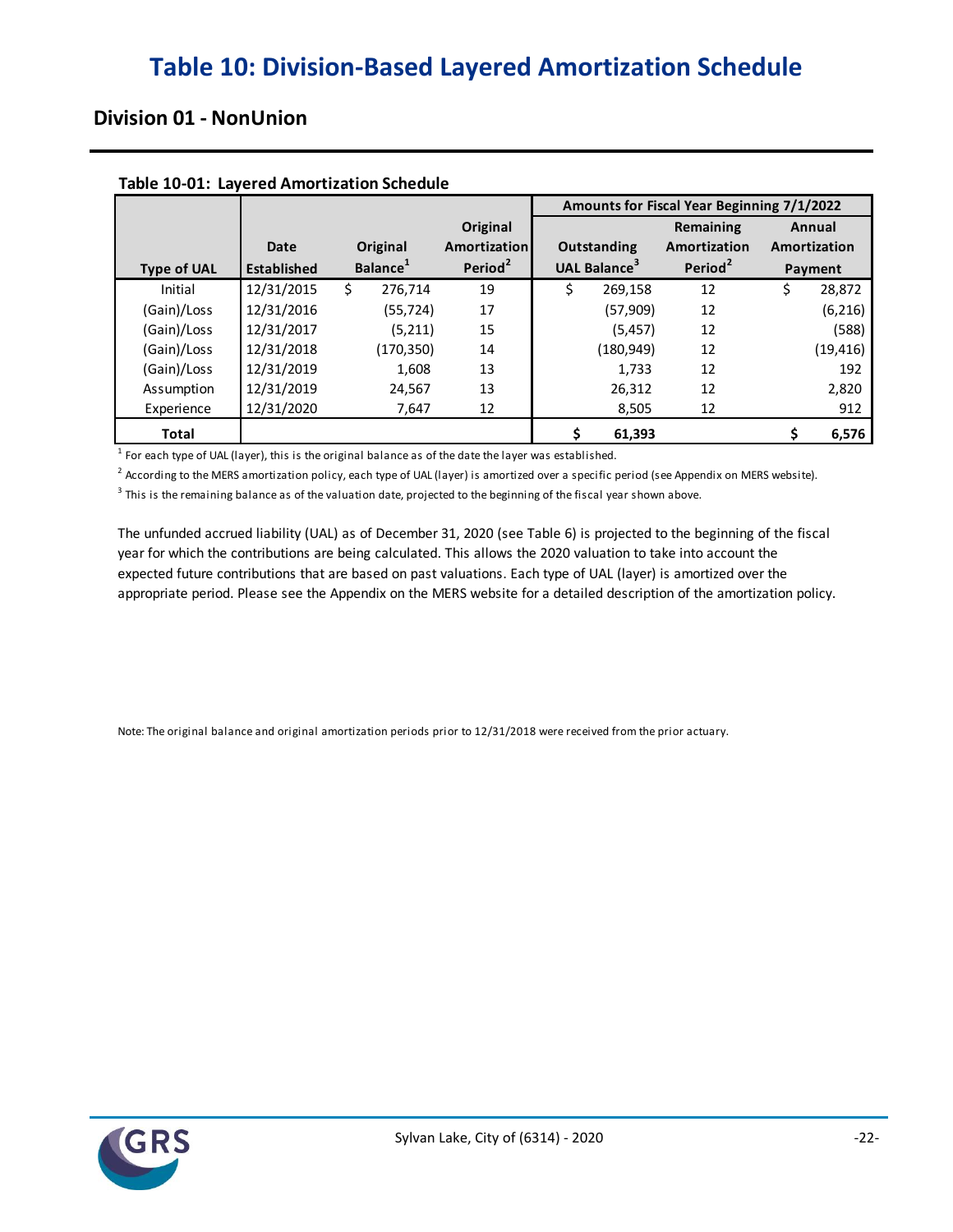|                    |                    |    |                      |                     | Amounts for Fiscal Year Beginning 7/1/2022 |                                 |                     |    |              |  |
|--------------------|--------------------|----|----------------------|---------------------|--------------------------------------------|---------------------------------|---------------------|----|--------------|--|
|                    |                    |    |                      | Original            |                                            |                                 | Remaining           |    | Annual       |  |
|                    | Date               |    | Original             | Amortization        |                                            | Outstanding                     | Amortization        |    | Amortization |  |
| <b>Type of UAL</b> | <b>Established</b> |    | Balance <sup>1</sup> | Period <sup>2</sup> |                                            | <b>UAL Balance</b> <sup>3</sup> | Period <sup>2</sup> |    | Payment      |  |
| Initial            | 12/31/2015         | S. | 757,762              | 23                  | Ŝ.                                         | 798,623                         | 18                  | \$ | 63,840       |  |
| (Gain)/Loss        | 12/31/2016         |    | (50, 168)            | 22                  |                                            | (56, 504)                       | 18                  |    | (4, 512)     |  |
| (Gain)/Loss        | 12/31/2017         |    | (17,095)             | 21                  |                                            | (19, 122)                       | 18                  |    | (1,524)      |  |
| (Gain)/Loss        | 12/31/2018         |    | (560,566)            | 20                  |                                            | (624, 277)                      | 18                  |    | (49,908)     |  |
| (Gain)/Loss        | 12/31/2019         |    | 144,586              | 19                  |                                            | 159,777                         | 18                  |    | 12,768       |  |
| Assumption         | 12/31/2019         |    | 75.857               | 19                  |                                            | 82,333                          | 18                  |    | 6,588        |  |
| Amendment          | 12/31/2019         |    | 44.348               | 19                  |                                            | 49.009                          | 18                  |    | 3,924        |  |
| Experience         | 12/31/2020         |    | 106,228              | 18                  |                                            | 118,152                         | 18                  |    | 9,444        |  |
| <b>Total</b>       |                    |    |                      |                     |                                            | 507.991                         |                     |    | 40,620       |  |

#### **Table 10-02: Layered Amortization Schedule**

 $<sup>1</sup>$  For each type of UAL (layer), this is the original balance as of the date the layer was established.</sup>

<sup>2</sup> According to the MERS amortization policy, each type of UAL (layer) is amortized over a specific period (see Appendix on MERS website).

 $3$  This is the remaining balance as of the valuation date, projected to the beginning of the fiscal year shown above.

The unfunded accrued liability (UAL) as of December 31, 2020 (see Table 6) is projected to the beginning of the fiscal appropriate period. Please see the Appendix on the MERS website for a detailed description of the amortization policy. year for which the contributions are being calculated. This allows the 2020 valuation to take into account the expected future contributions that are based on past valuations. Each type of UAL (layer) is amortized over the

Note: The original balance and original amortization periods prior to 12/31/2018 were received from the prior actuary.

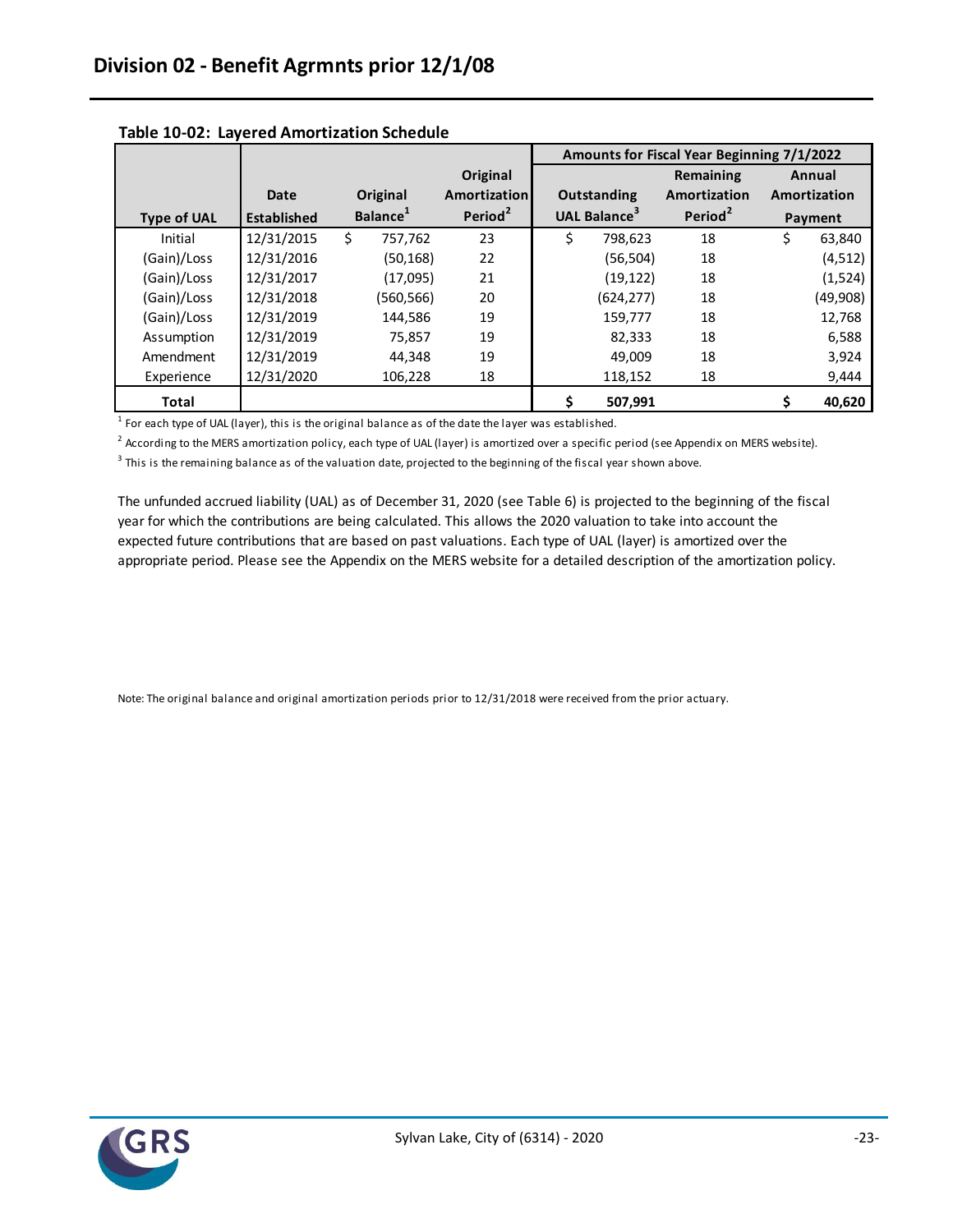### **GASB Statement No. 68 Information**

The following information has been prepared to provide some of the information necessary to complete GASB Statement No. 68 disclosures. GASB Statement No. 68 is effective for fiscal years beginning after June 15, 2014. Additional resources, including an Implementation Guide, are available at http://www.mersofmich.com/.

| <b>Actuarial Valuation Date:</b><br>Measurement Date of the Total Pension Liability (TPL):                                                                                                                                                                                                                                                               |                | 12/31/2020<br>12/31/2020       |
|----------------------------------------------------------------------------------------------------------------------------------------------------------------------------------------------------------------------------------------------------------------------------------------------------------------------------------------------------------|----------------|--------------------------------|
| At 12/31/2020, the following employees were covered by the benefit terms:<br>Inactive employees or beneficiaries currently receiving benefits:<br>Inactive employees entitled to but not yet receiving benefits (including refunds):<br>Active employees:                                                                                                |                | 7<br>4<br>$\overline{4}$<br>15 |
| Total Pension Liability as of 12/31/2019 measurement date:                                                                                                                                                                                                                                                                                               | \$             | 3,214,114                      |
| Total Pension Liability as of 12/31/2020 measurement date:                                                                                                                                                                                                                                                                                               | \$             | 3,491,852                      |
| Service Cost for the year ending on the 12/31/2020 measurement date:                                                                                                                                                                                                                                                                                     | \$             | 28,152                         |
| Change in the Total Pension Liability due to:<br>- Benefit changes <sup>1</sup> :<br>- Differences between expected and actual experience <sup>2</sup> :<br>- Changes in assumptions <sup>2</sup> :                                                                                                                                                      | \$<br>\$<br>\$ | 0<br>18,342<br>101,270         |
| Average expected remaining service lives of all employees (active and inactive):                                                                                                                                                                                                                                                                         |                | $\overline{2}$                 |
| <sup>1</sup> A change in liability due to benefit changes is immediately recognized when calculating pension expense for the year.<br>$^{2}$ Changes in liability due to differences between actual and expected experience, and changes in assumptions, are<br>recognized in pension expense over the average remaining service lives of all employees. |                |                                |
| Covered employee payroll (Needed for Required Supplementary Information):                                                                                                                                                                                                                                                                                | \$             | 282,212                        |
| Note: Covered employee payroll may differ from the GASB Statement No. 68 definition.                                                                                                                                                                                                                                                                     |                |                                |
| Sensitivity of the Net Pension Liability to changes in the discount rate:                                                                                                                                                                                                                                                                                |                |                                |

|                                                         | 1% Decrease |            | <b>Current Discount</b> | 1% Increase |            |  |
|---------------------------------------------------------|-------------|------------|-------------------------|-------------|------------|--|
|                                                         |             | $(6.60\%)$ | Rate (7.60%)            |             | $(8.60\%)$ |  |
| Change in Net Pension Liability as of $12/31/2020$ : \$ |             | 363.659    | 0 S                     |             | (309, 571) |  |

Note: The current discount rate shown for GASB Statement No. 68 purposes is higher than the MERS assumed rate of return. This is because for GASB Statement No. 68 purposes, the discount rate must be gross of administrative expenses, whereas for funding purposes it is net of administrative expenses.

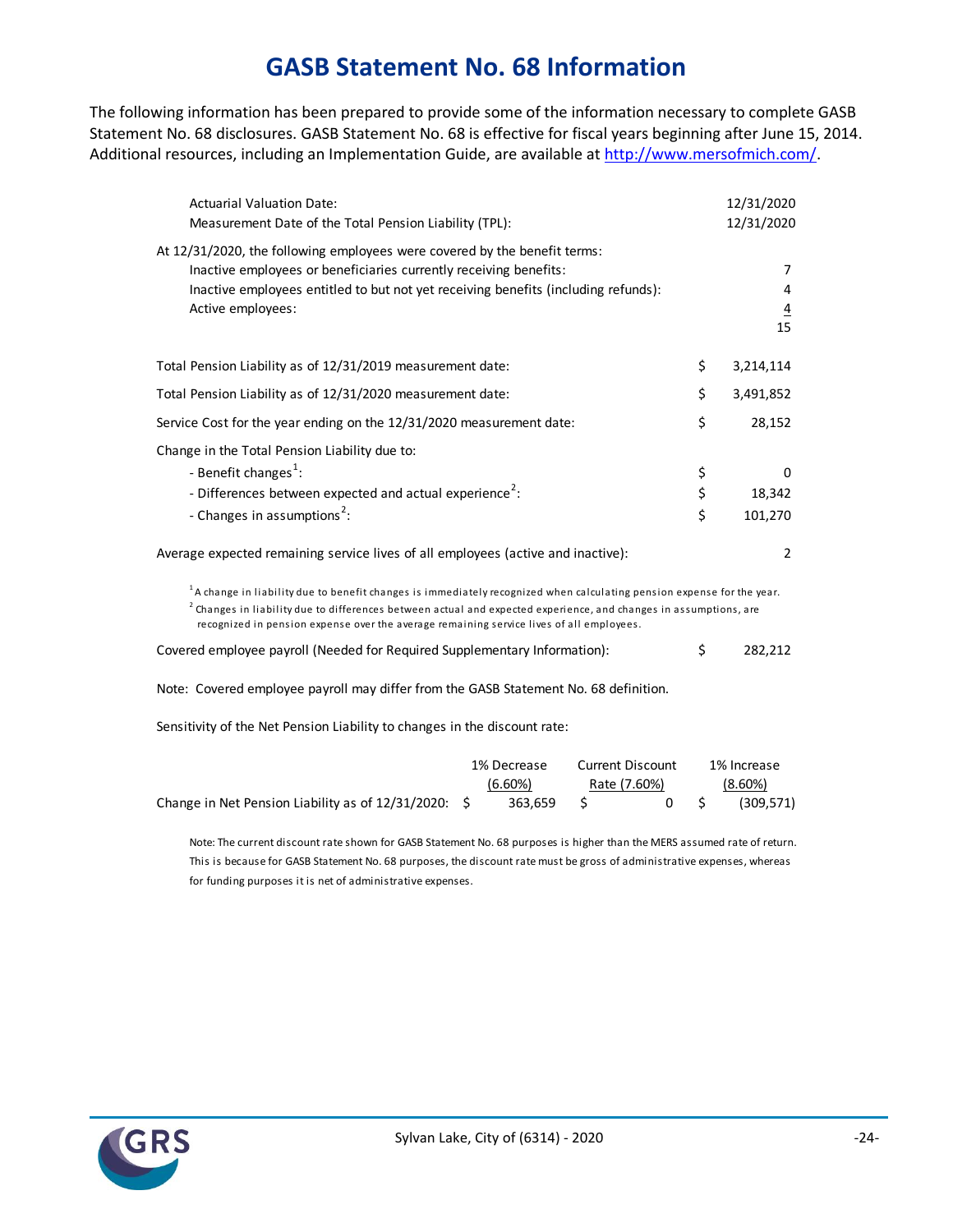# **Benefit Provision History**

The following benefit provision history is provided by MERS. Any corrections to this history or discrepancies between this information and information displayed elsewhere in the valuation report should be reported to MERS. All provisions are listed by date of adoption.

| 01 - NonUnion |                                                                     |
|---------------|---------------------------------------------------------------------|
| 12/1/2020     | Non-Accelerated Amortization                                        |
| 12/1/2016     | Service Credit Purchase Estimates - No                              |
| 7/1/2013      | Option B Yes                                                        |
| 7/1/2013      | Accelerated to 15-year Amortization                                 |
| 7/1/2013      | DC Adoption Date 07-01-2013                                         |
| 3/1/2008      | Day of work defined as 160 Hours a Month for All employees.         |
| 3/1/2008      | Exclude Temporary Employees requiring less than 12 months           |
| 7/1/1997      | Benefit B-2                                                         |
| 7/1/1992      | Member Contribution Rate 5.00%                                      |
| 1/1/1991      | Flexible E 2% COLA Adopted (01/01/1991)                             |
| 7/1/1990      | Member Contribution Rate 0.00%                                      |
| 1/1/1990      | Flexible E 2% COLA Adopted (01/01/1990)                             |
| 1/1/1989      | Flexible E 2% COLA Adopted (01/01/1989)                             |
| 1/1/1988      | Flexible E 2% COLA Adopted (01/01/1988)                             |
| 5/1/1984      | Benefit F55 (With 15 Years of Service)                              |
| 7/1/1982      | Benefit C-2/Base B-1                                                |
| 6/1/1969      | Benefit C-1 (Old)                                                   |
| 7/1/1967      | Benefit FAC-5 (5 Year Final Average Compensation)                   |
| 7/1/1967      | 10 Year Vesting                                                     |
| 7/1/1967      | Benefit C (Old)                                                     |
| 7/1/1967      | Member Contribution Rate 3.00% Under \$4,200.00 - Then 5.00%        |
| 7/1/1967      | Fiscal Month - July                                                 |
|               | Defined Benefit Normal Retirement Age - 60                          |
|               | Early Reduced (.5%) at Age 50 with 25 Years or Age 55 with 15 Years |

#### **02 - Benefit Agrmnts prior 12/1/08**

| 12/31/2019 | Non-Accelerated Amortization                                |
|------------|-------------------------------------------------------------|
| 5/1/2019   | New Drop Plan                                               |
| 12/1/2016  | Service Credit Purchase Estimates - No                      |
| 11/1/2012  | DC Adoption Date 11-01-2012                                 |
| 3/1/2008   | Day of work defined as 160 Hours a Month for All employees. |
| 3/1/2008   | Exclude Temporary Employees requiring less than 12 months   |
| 7/1/2007   | Benefit B-3 (80% max)                                       |
| 7/1/1997   | Benefit B-2                                                 |
| 1/1/1991   | Flexible E 2% COLA Adopted (01/01/1991)                     |
| 1/1/1990   | Flexible E 2% COLA Adopted (01/01/1990)                     |
| 1/1/1989   | Flexible E 2% COLA Adopted (01/01/1989)                     |
| 1/1/1988   | Flexible E 2% COLA Adopted (01/01/1988)                     |
| 5/1/1984   | Benefit F55 (With 15 Years of Service)                      |
| 7/1/1982   | Benefit C-2/Base B-1                                        |
| 6/1/1969   | Benefit C-1 (Old)                                           |
| 7/1/1967   | Benefit FAC-5 (5 Year Final Average Compensation)           |
|            |                                                             |

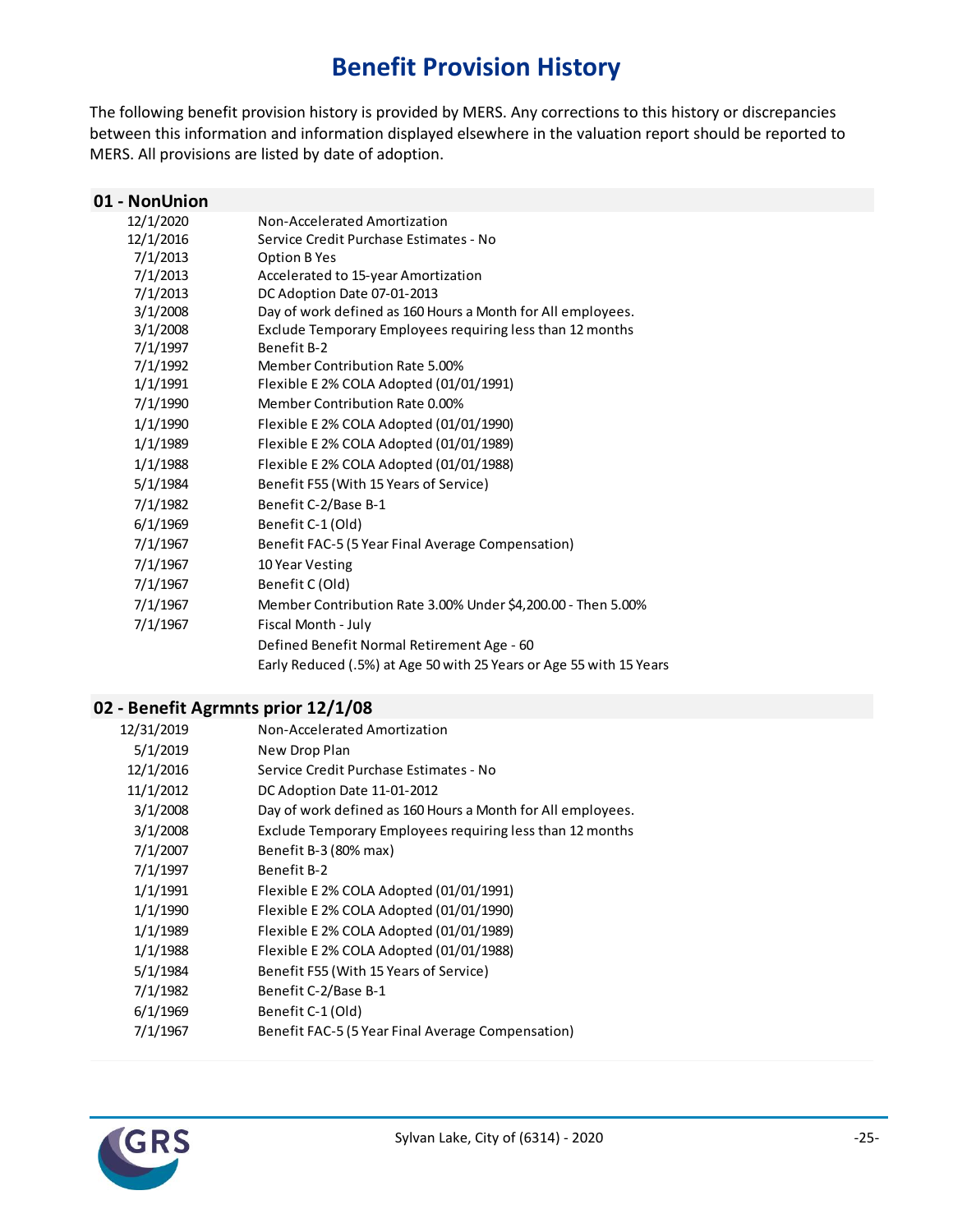### **02 - Benefit Agrmnts prior 12/1/08**

| 7/1/1967<br>10 Year Vesting                                              |  |
|--------------------------------------------------------------------------|--|
| 7/1/1967<br>Benefit C (Old)                                              |  |
| 7/1/1967<br>Member Contribution Rate 3.00% Under \$4,200.00 - Then 5.00% |  |
| 7/1/1967<br>Fiscal Month - July                                          |  |
| Defined Benefit Normal Retirement Age - 60                               |  |
| Early Reduced (.5%) at Age 50 with 25 Years or Age 55 with 15 Years      |  |

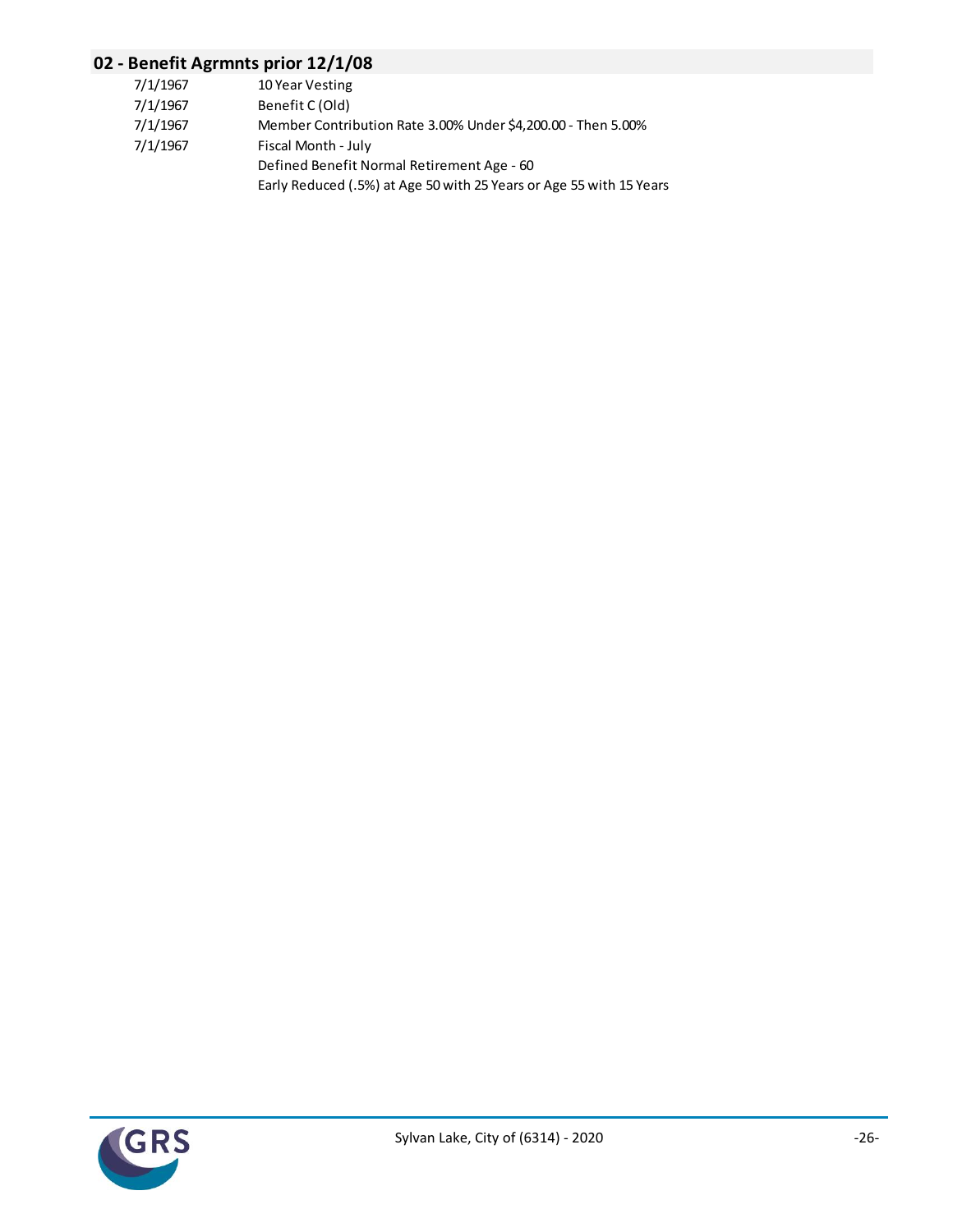# **Plan Provisions, Actuarial Assumptions, and Actuarial Funding Method**

Details on MERS plan provisions, actuarial assumptions, and actuarial methodology can be found in the Appendix. Some actuarial assumptions are specific to this municipality and its divisions. These are listed below.

#### **Increase in Final Average Compensation**

| <b>Division</b>      | <b>FAC Increase</b><br><b>Assumption</b> |
|----------------------|------------------------------------------|
| <b>All Divisions</b> | 1.00%                                    |

### **Miscellaneous and Technical Assumptions**

Loads – For divisions with the Traditional DROP provision, the present value of future benefits, actuarial accrued liability, and total normal costs are increased by 7%.

**Amortization Policy for Closed Not Linked Divisions:** The default funding policy for closed not linked divisions, including open divisions with zero active members, is to follow a non-accelerated amortization, where each closed period decreases by one-year each year until the period is exhausted. In select instances, closed not linked division(s) may follow an accelerated amortization policy.

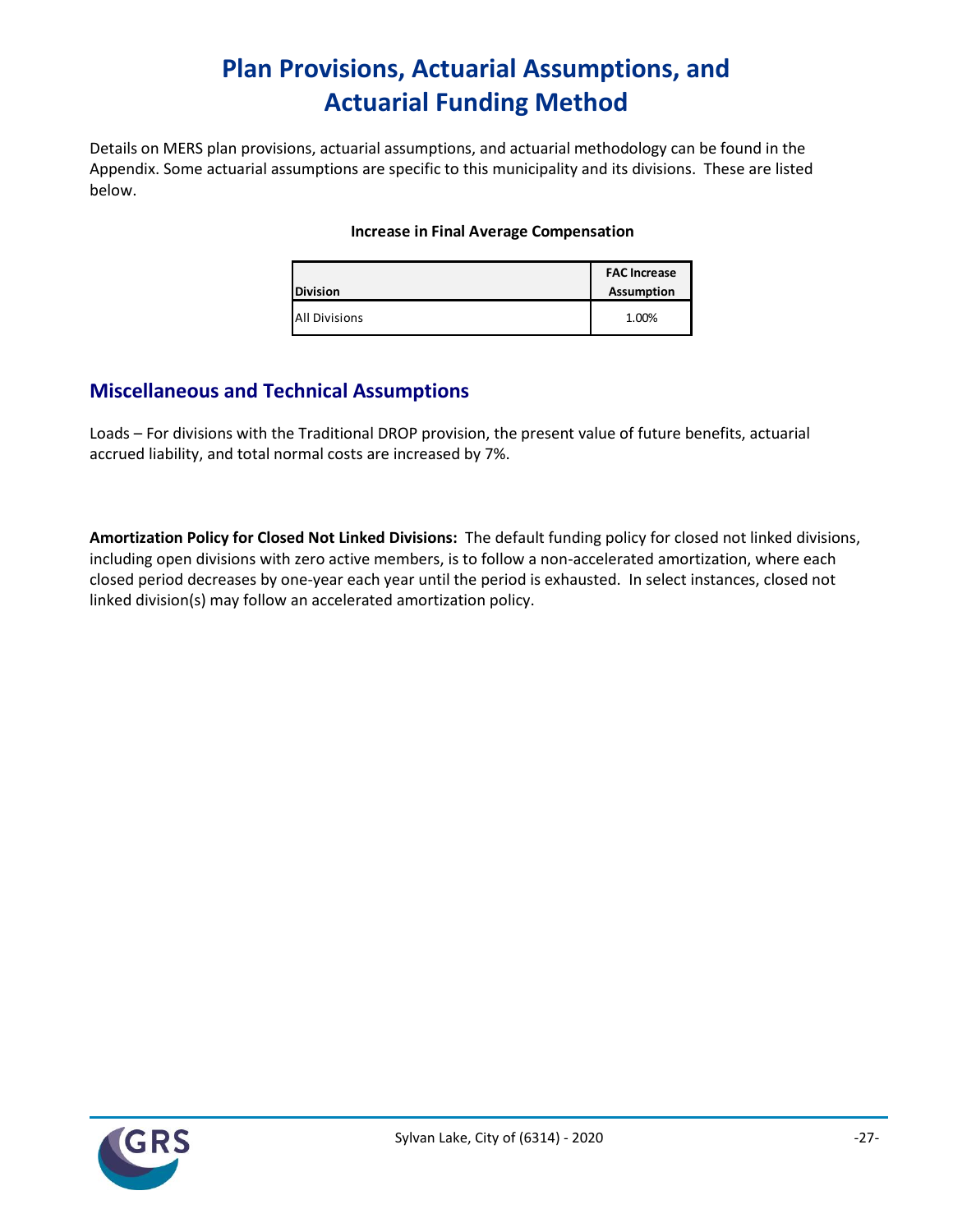# **Risk Commentary**

Determination of the accrued liability, the employer contribution, and the funded ratio requires the use of assumptions regarding future economic and demographic experience. Risk measures, as illustrated in this report, are intended to aid in the understanding of the effects of future experience differing from the assumptions used in the course of the actuarial valuation. Risk measures may also help with illustrating the potential volatility in the accrued liability, the actuarially determined contribution and the funded ratio that result from the differences between actual experience and the actuarial assumptions.

Future actuarial measurements may differ significantly from the current measurements presented in this report due to such factors as the following: plan experience differing from that anticipated by the economic or demographic assumptions; changes in economic or demographic assumptions due to changing conditions; increases or decreases expected as part of the natural operation of the methodology used for these measurements (such as the end of an amortization period, or additional cost or contribution requirements based on the Plan's funded status); and changes in plan provisions or applicable law. The scope of an actuarial valuation does not include an analysis of the potential range of such future measurements.

Examples of risk that may reasonably be anticipated to significantly affect the plan's future financial condition include:

- **Investment Risk** actual investment returns may differ from the expected returns;
- **Asset/Liability Mismatch** changes in asset values may not match changes in liabilities, thereby altering the gap between the accrued liability and assets and consequently altering the funded status and contribution requirements;
- **Salary and Payroll Risk** actual salaries and total payroll may differ from expected, resulting in actual future accrued liability and contributions differing from expected;
- **Longevity Risk** members may live longer or shorter than expected and receive pensions for a period of time other than assumed; and
- **Other Demographic Risks –** members may terminate, retire or become disabled at times or with benefits other than assumed resulting in actual future accrued liability and contributions differing from expected.

The effects of certain trends in experience can generally be anticipated. For example, if the investment return since the most recent actuarial valuation is less (or more) than the assumed rate, the cost of the plan can be expected to increase (or decrease). Likewise, if longevity is improving (or worsening), increases (or decreases) in cost can be anticipated.

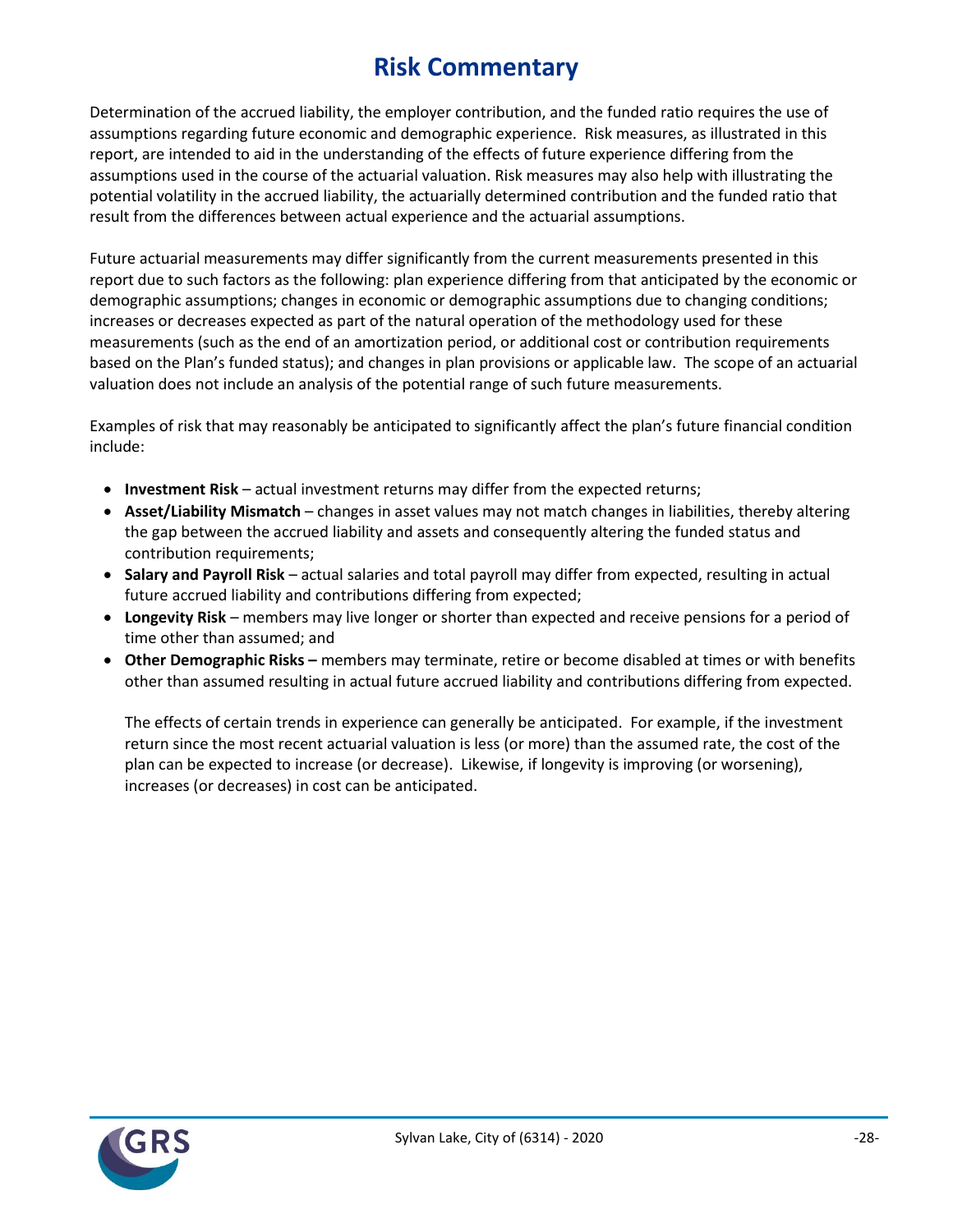#### **PLAN MATURITY MEASURES**

Risks facing a pension plan evolve over time. A young plan with virtually no investments and paying few benefits may experience little investment risk. An older plan with a large number of members in pay status and a significant trust may be much more exposed to investment risk. Generally accepted plan maturity measures include the following:

|                                                           | 12/31/2020 | 12/31/2019 | 12/31/2018 |
|-----------------------------------------------------------|------------|------------|------------|
| 1. Ratio of the market value of assets to total payroll   | 11.0       | 10.4       | 6.8        |
| 2. Ratio of actuarial accrued liability to payroll        | 12.7       | 12.2       | 8.0        |
| 3. Ratio of actives to retirees and beneficiaries         | 0.6        | 0.6        | 0.7        |
| 4. Ratio of market value of assets to benefit payments    | 28.0       | 24.3       | 18.5       |
| 5. Ratio of net cash flow to market value of assets (boy) | $-1.9%$    | 0.0%       | 22.5%      |

#### **RATIO OF MARKET VALUE OF ASSETS TO TOTAL PAYROLL**

The relationship between assets and payroll is a useful indicator of the potential volatility of contributions. For example, if the market value of assets is 2.0 times the payroll, a return on assets 5% different than assumed would equal 10% of payroll. A higher (lower) or increasing (decreasing) level of this maturity measure generally indicates a higher (lower) or increasing (decreasing) volatility in plan sponsor contributions as a percentage of payroll.

#### **RATIO OF ACTUARIAL ACCRUED LIABILITY TO PAYROLL**

The relationship between actuarial accrued liability and payroll is a useful indicator of the potential volatility of contributions for a fully funded plan. A funding policy that targets a funded ratio of 100% is expected to result in the ratio of assets to payroll and the ratio of liability to payroll converging over time.

#### **RATIO OF ACTIVES TO RETIREES AND BENEFICIARIES**

A young plan with many active members and few retirees will have a high ratio of actives to retirees. A mature open plan may have close to the same number of actives to retirees resulting in a ratio near 1.0. A super-mature or closed plan may have significantly more retirees than actives resulting in a ratio below 1.0.

#### **RATIO OF MARKET VALUE OF ASSETS TO BENEFIT PAYMENTS**

The MERS' Actuarial Policy requires a total minimum contribution equal to the excess (if any) of three times the expected annual benefit payments over the projected market value of assets as of the participating municipality or court's Fiscal Year for which the contribution applies. The ratio of market value of assets to benefit payments as of the valuation date provides an indication of whether the division is at risk for triggering the minimum contribution rule in the near term. If the division triggers this minimum contribution rule, the required employer contributions could increase dramatically relative to previous valuations.

#### **RATIO OF NET CASH FLOW TO MARKET VALUE OF ASSETS**

A positive net cash flow means contributions exceed benefits and expenses. A negative cash flow means existing funds are being used to make payments. A certain amount of negative net cash flow is generally expected to occur when benefits are prefunded through a qualified trust. Large negative net cash flows as a percent of assets may indicate a super-mature plan or a need for additional contributions.